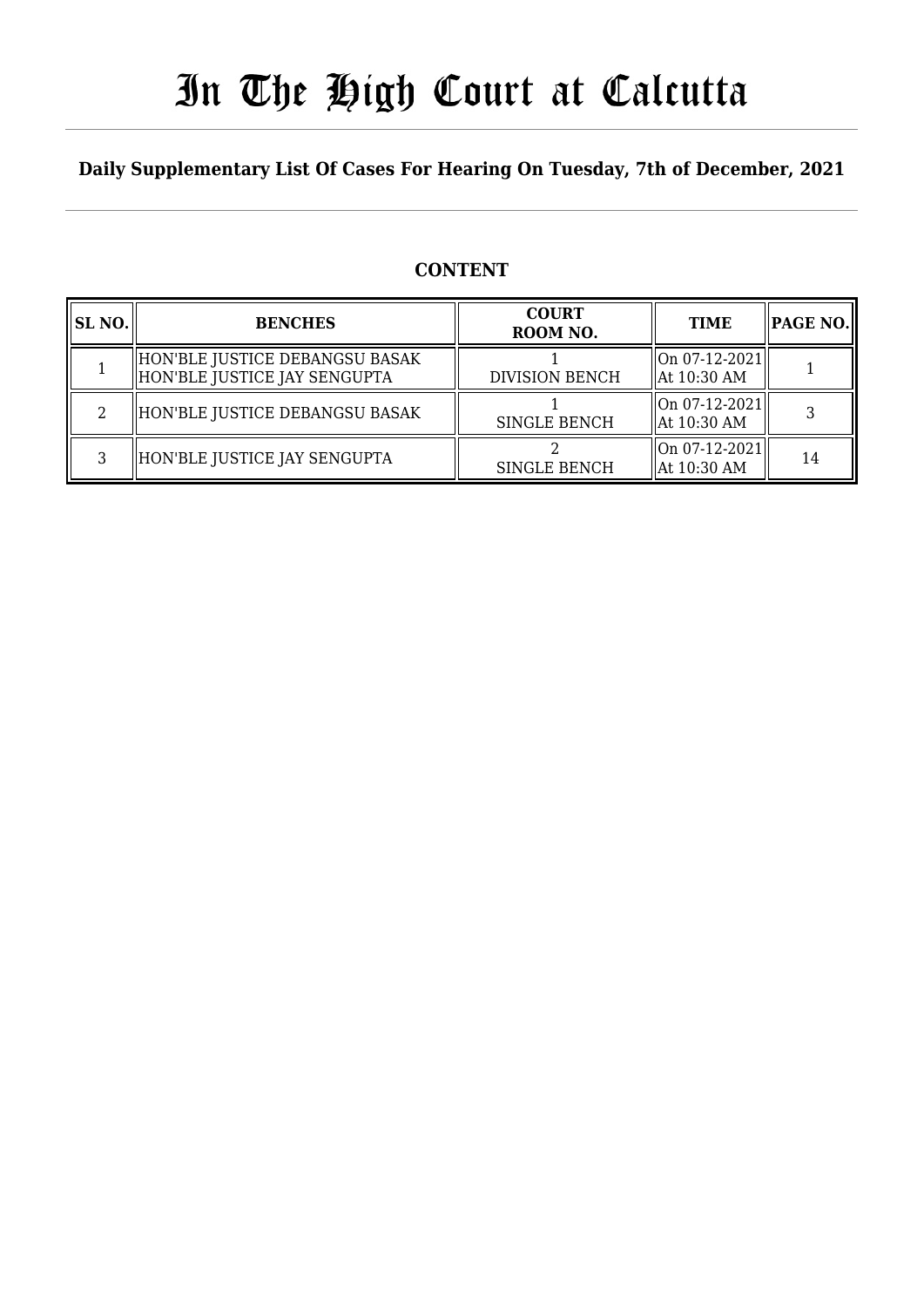

## Calcutta High Court **In The Circuit Bench at Port Blair Appellate Side**

**DAILY CAUSELIST For Tuesday The 7th December 2021**

**COURT NO. 1**

**DIVISION BENCH (DB)**

**AT 10:30 AM**

**HON'BLE JUSTICE DEBANGSU BASAK HON'BLE JUSTICE JAY SENGUPTA**

|   | <b>ORDER XLI RULE II</b>     |                                                                             |                                     |                                  |
|---|------------------------------|-----------------------------------------------------------------------------|-------------------------------------|----------------------------------|
| 1 | SA/1/2021                    | MOSES PANDIAN AND ANR. ARUL PRASANTH<br><b>VS</b><br>K.JAYARAJ              |                                     |                                  |
|   | IA NO: CAN/1/2021            |                                                                             |                                     |                                  |
| 2 | SAT/7/2021                   | SUDHIR CHANDRA DAS<br><b>VS</b><br><b>GOPAL MISTRY AND</b><br><b>OTHERS</b> | <b>GOPALA BINNU</b><br><b>KUMAR</b> |                                  |
|   | IA NO: CAN/1/2021            |                                                                             |                                     |                                  |
|   |                              | <b>APPLICATION</b>                                                          |                                     |                                  |
| 3 | MA/26/2019<br>IN WP 256/2016 | VIKASH KUMAR SINGH<br>VS.<br>THE SYNDICATE BANK AND<br>ORS.                 | R.                                  | N.A.KHAN,<br>R.K.NANDY           |
|   | IA NO: CAN/1/2021            |                                                                             |                                     |                                  |
| 4 | FAT/3/2021                   | <b>U.V.ANUMOD</b><br><b>VS</b><br>T.RAJITHA KUMARI                          | K.M.B.JAYAPAL                       |                                  |
| 5 | CRA/11/2021                  | <b>PETER</b><br><b>VS</b><br>THE STATE                                      | DEEP CHAIM KABIR                    | <b>RAMENDU</b><br><b>AGARWAL</b> |
| 6 | CRA/14/2021                  | NANDO MONDAL<br><b>VS</b><br>THE STATE                                      | K.SABIR                             |                                  |

IA NO: CRAN/1/2021, CRAN/2/2021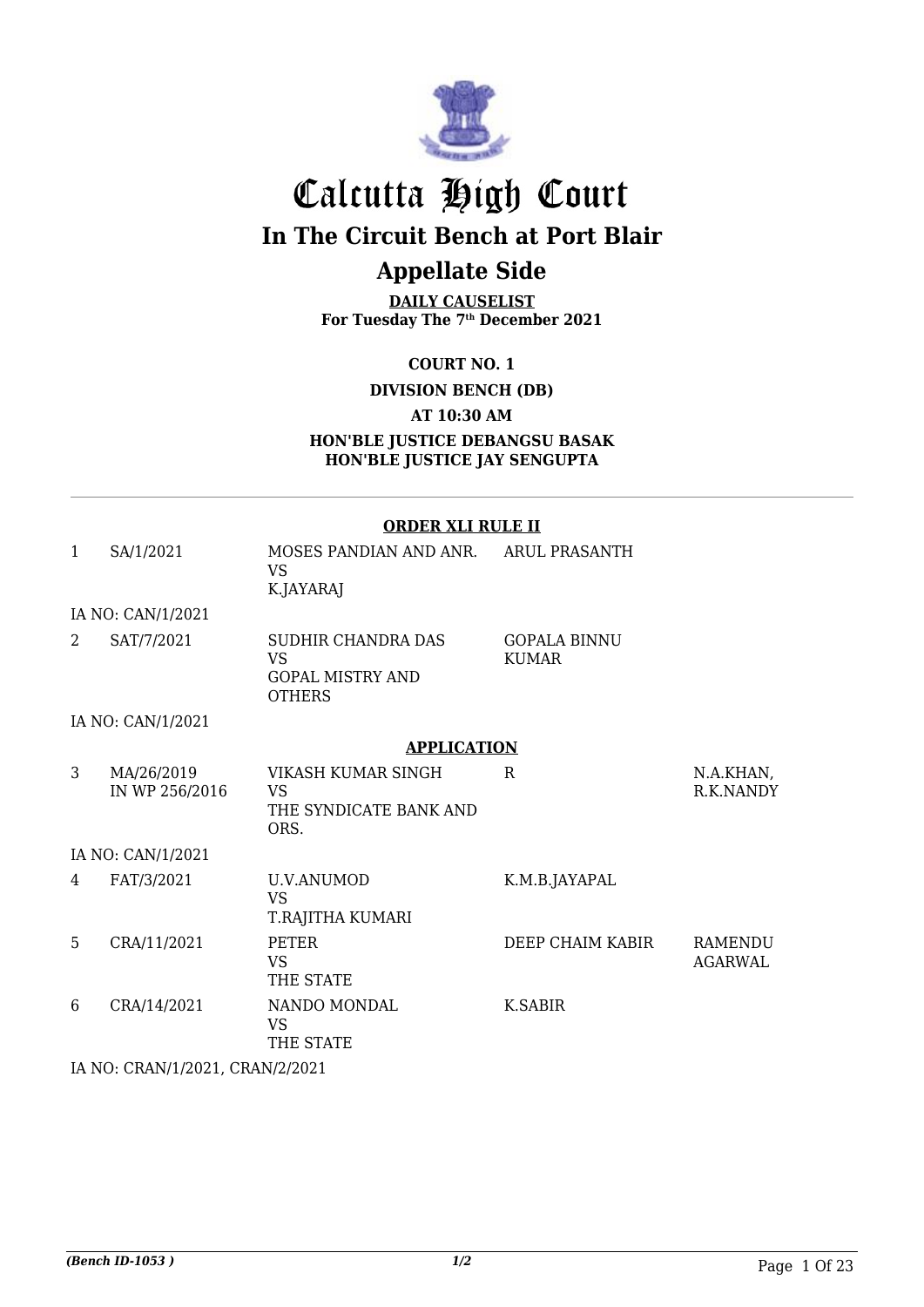| MA/26/2021<br>IN WP 212/2021  | THE ANDAMAN AND<br>NICOBAR ADMINISTRATION<br>AND OTHERS<br>VS<br>SHAJAN T.OOMMEN | RAMENDU AGARWAL | DEEP CHAIM KABIR |  |
|-------------------------------|----------------------------------------------------------------------------------|-----------------|------------------|--|
| IA NO: CAN/1/2021. CAN/2/2021 |                                                                                  |                 |                  |  |

#### **FOR HEARING**

| 8  | WP.CT/228/2008    | <b>IRENE NICOLAS</b><br><b>VS</b><br>UNION IOF INDIA                                   | <b>ANJILI NAG</b>                       |                                     |  |  |
|----|-------------------|----------------------------------------------------------------------------------------|-----------------------------------------|-------------------------------------|--|--|
| 9  | FMAT/4/2019       | THE EXECUTIVE ENGINEER<br><b>VS</b><br>C.V.THOMAS                                      | <b>ARUL PRASANTH</b>                    | <b>GOPALA BINNU</b><br><b>KUMAR</b> |  |  |
| 10 | CRA/8/2019        | <b>KARTICK SAHA</b><br><b>VS</b><br>THE STATE                                          | $\mathbf R$                             | A.S.ZINU                            |  |  |
| 11 | WP.CT/90/2019     | <b>SELVARAJ RAJU</b><br><b>VS</b><br>UNION OF INDIA AND ORS.                           | K.SABIR                                 | <b>SIVABALAN</b>                    |  |  |
| 12 | WP.CT/132/2020    | THE LIEUTENANT<br><b>GOVERNOR AND ORS.</b><br><b>VS</b><br>D.C.SUBRAMANYAM AND<br>ORS. | $\mathbf R$                             | PHATIK CHANDRA<br><b>DAS</b>        |  |  |
| 13 | CRA/2/2021        | RAGHUNATH MONDAL<br><b>VS</b><br>THE STATE                                             | DEEP CHAIM KABIR,<br><b>AJIT PRASAD</b> | A.S.ZINU                            |  |  |
| 14 | MA/5/2021         | THESLEEMA M.K.<br><b>VS</b><br>ANDAMAN AND NICOBAR<br>ADMINISTRATION AND<br>ORS.       | N.A.KHAN                                | <b>RAMENDU</b><br><b>AGARWAL</b>    |  |  |
|    | IA NO: CAN/1/2021 |                                                                                        |                                         |                                     |  |  |
| 15 | CRA/12/2021       | RAM SEVAK LOHAR<br><b>VS</b><br><b>STATE</b>                                           | DEEP CHAIM KABIR                        | A.S.ZINU                            |  |  |

IA NO: CRAN/1/2021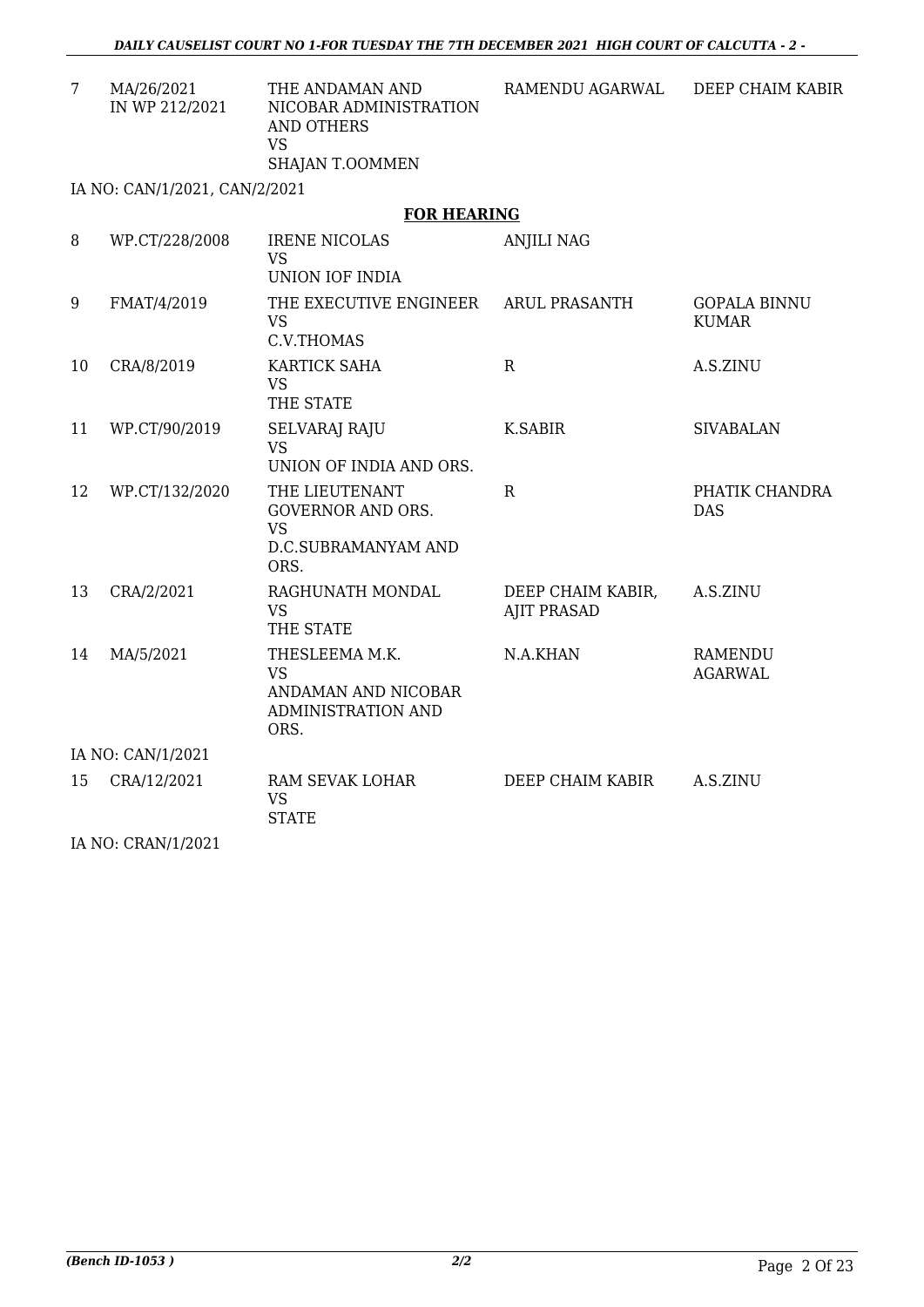

## Calcutta High Court

**In The Circuit Bench at Port Blair**

## **Appellate Side**

**DAILY CAUSELIST For Tuesday The 7th December 2021**

#### **COURT NO. 1**

**SINGLE BENCH (SB)**

#### **AT 10:30 AM**

**HON'BLE JUSTICE DEBANGSU BASAK**

**(SINGLE BENCH WILL SIT AFTER COMPLETION OF DIVISION BENCH)**

|                |                | <b>MOTION</b>                                                                                     |                                     |                                       |
|----------------|----------------|---------------------------------------------------------------------------------------------------|-------------------------------------|---------------------------------------|
| 1              | CRR/24/2019    | ANIL KUMAR DHALI<br><b>VS</b><br>THE STATE                                                        | RAKESH PAL GOBIND                   | <b>SANTOSH KUMAR</b><br><b>MANDAL</b> |
| $\overline{2}$ | WPA/10430/2020 | LAXMI<br><b>VS</b><br>THE ANDAMAN AND<br>NICOBAR ADMINISTRATION<br>AND ORS.                       | K.VIJAY KUMAR                       |                                       |
| 3              | CO/10/2021     | T.LAXMIKANTAN AND<br><b>OTHERS</b><br><b>VS</b><br><b>POOMAIL</b>                                 | <b>KMB JAYAPAL</b>                  |                                       |
| 4              | CRR/12/2021    | T.KRISHNAMOORTHY<br><b>VS</b><br>THE STATE                                                        | <b>ANJILI NAG</b>                   | S.KARMAKAR                            |
| 5              | CO/14/2021     | <b>BALBIR SINGH AND</b><br><b>ANOTHER</b><br><b>VS</b><br><b>GYAN SINGH</b>                       | <b>ANJILI NAG</b>                   |                                       |
| 6              | CO/15/2021     | SMTI SARALA BAIDYA<br><b>VS</b><br><b>SAKTHI VEL</b>                                              | <b>ARUL PRASANTH</b>                |                                       |
| 7              | CO/16/2021     | <b>SULMANI</b><br><b>VS</b><br><b>JOHNRAJ</b>                                                     | <b>GOPALA BINNU</b><br><b>KUMAR</b> |                                       |
| 8              | CO/20/2021     | ST. MARY CHARITABLE AND<br>EDUCATIONAL SOCIETY<br><b>AND OTHERS</b><br><b>VS</b><br>POONAM KUMARI | <b>GOPALA BINNU</b><br><b>KUMAR</b> |                                       |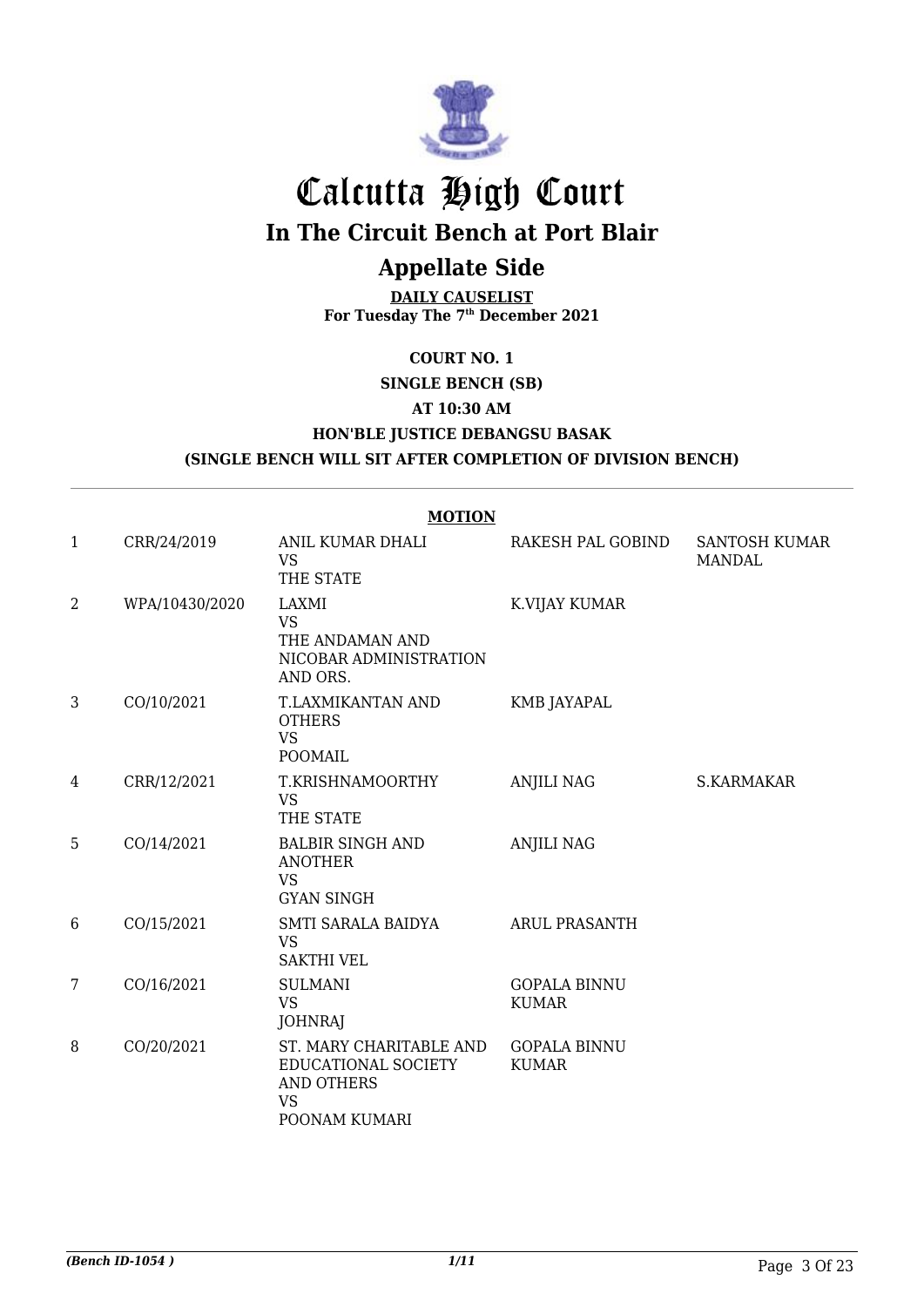| 9  | WPA/78/2021       | ABDUL HASSIM AND ORS.<br><b>VS</b><br>THE LIEUTENANT<br><b>GOVERNOR AND ORS.</b>                                       | MOHD. TABRAIZ                | <b>ARUL PRASANTH</b>               |
|----|-------------------|------------------------------------------------------------------------------------------------------------------------|------------------------------|------------------------------------|
| 10 | WPA/104/2021      | SMTI. VELLAIAMMAL<br>VS<br>THE ANDAMAN AND<br>NICOBAR ADMINISTRATION<br>AND 03 ORS.                                    | R. ARUL PETER                |                                    |
| 11 | WPA/118/2021      | POULOUS ANAND<br><b>VS</b><br>THE ANDAMAN AND<br>NICOBAR ADMINISTRATION<br>AND ORS.                                    | K.M.B.JAYAPAL,<br>G.MINI     |                                    |
| 12 | WPA/120/2021      | DOMINIC BARLA<br><b>VS</b><br>THE ANDAMAN AND<br>NICOBAR ADMINISTRATION<br>AND ORS.                                    | K.M.B.JAYAPAL,<br>G.MINI     |                                    |
| 13 | WPA/122/2021      | MATEL MINJ AND ANR.<br><b>VS</b><br>THE ANDAMAN AND<br>NICOBAR ADMINISTRATION<br>AND ORS.                              | K.M.B.JAYAPAL,<br>G.MINI     | AJAY KUMAR<br>MANDAL               |
| 14 | WPA/126/2021      | SMTI. PAVITRA KUMARI<br><b>VS</b><br>THE ANDAMAN AND<br>NICOBAR ADMINISTRATION<br>AND ORS.                             | K.M.B.JAYAPAL AND<br>G. MINI | <b>VIKAS TEWARY</b>                |
| 15 | WPA/138/2021      | M.K.BANERJEE<br><b>VS</b><br>ANDAMAN AND NICOBAR<br>ADMINISTRATION AND<br>ORS.                                         | K.M.B.JAYAPAL,<br>G.MINI     | ARUL PRASANTH                      |
| 16 | WPA/155/2021      | <b>SEEMA DEVI</b><br><b>VS</b><br>THE ANDAMAN AND<br>NICOBAR ADMINISTRATION<br>AND ANR.                                | K.M.B.JAYAPAL                | <b>AJAY KUMAR</b><br><b>MANDAL</b> |
| 17 | WPA/159/2021      | <b>ARUN MISHRA</b><br><b>VS</b><br>THE ANDAMAN AND<br>NICOBAR ADMINISTRATION<br>AND ORS.                               | K. VIJAY KUMAR               |                                    |
| 18 | WPA/180/2021      | NATIONAL UNION OF<br>SEAFARERS OF INDIA<br><b>VS</b><br>THE LIEUTENANT<br><b>GOVERNOR</b>                              | <b>GOPALA BINNU</b><br>KUMAR |                                    |
|    | IA NO: CAN/1/2021 |                                                                                                                        |                              |                                    |
| 19 | WPA/194/2021      | ANDAMAN SARVAJANIK<br>NIRMAN VIBAGH MAZDOOR<br>SANGH AND ANOTHER<br><b>VS</b><br>THE LT. GOVERNOR AND<br><b>OTHERS</b> | G.BINNU KUMAR                | <b>VIKAS TEWARY</b>                |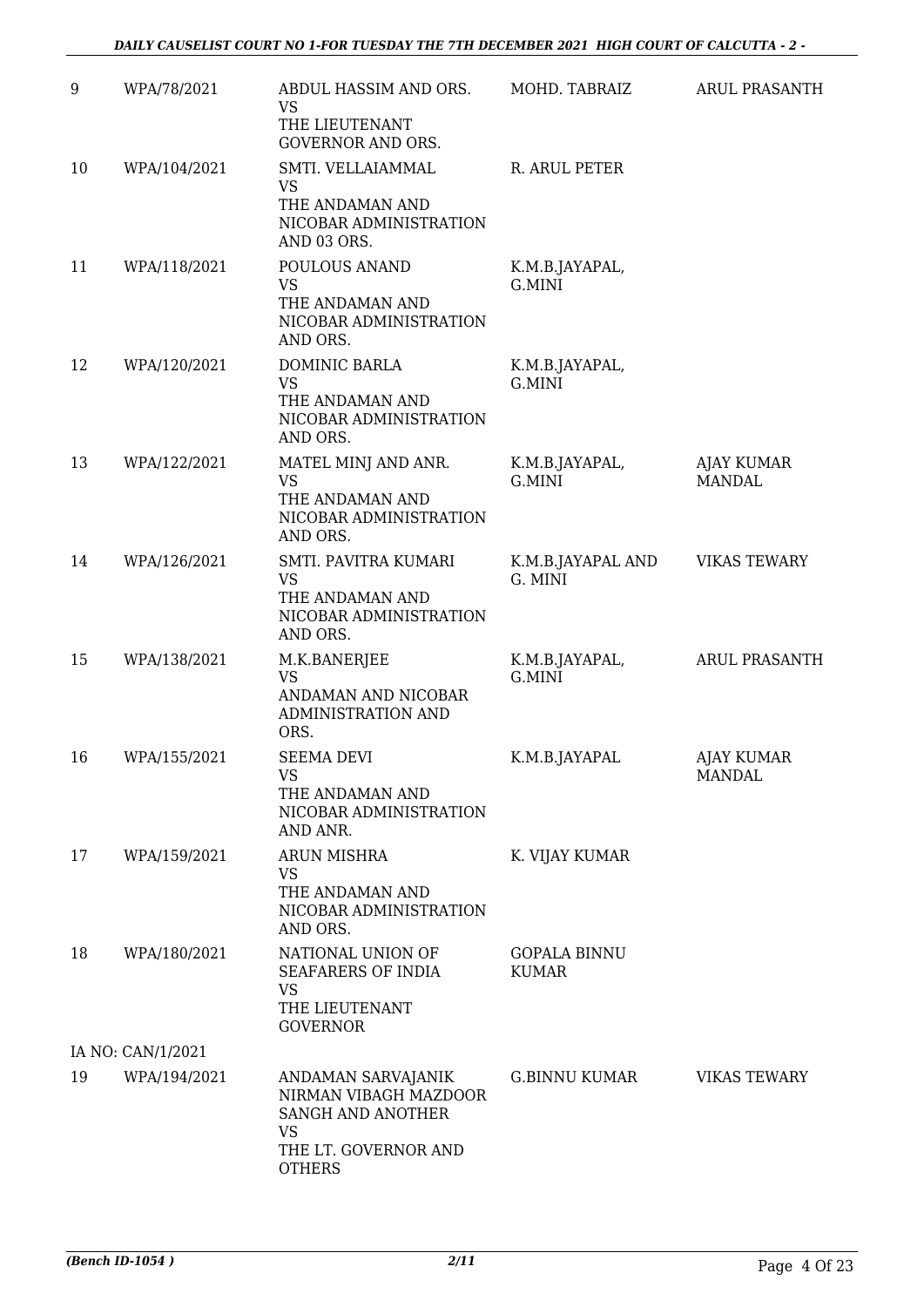| 20 | WPA/199/2021      | SHONA LAVALAI ROY AND<br><b>ANOTHERS</b><br><b>VS</b><br>THE ANDAMAN AND<br>NICOBAR ADMINISTRATION<br><b>AND OTHERS</b>        | KMB JAYAPAL, G MINI                 |                     |
|----|-------------------|--------------------------------------------------------------------------------------------------------------------------------|-------------------------------------|---------------------|
| 21 | WPA/206/2021      | CENTRE OF INDIAN TRADE<br><b>UNIONS</b><br><b>VS</b><br>THE HONBLE                                                             | <b>GOPALA BINNU</b><br><b>KUMAR</b> |                     |
|    |                   | LT.GOVERNOR                                                                                                                    |                                     |                     |
| 22 | WPA/216/2021      | KALACHAND GHARAMI<br><b>VS</b><br>THE LIEUTENANT<br><b>GOVERNOR AND ORS</b>                                                    | ANANDA HALDER                       |                     |
| 23 | WPA/222/2021      | <b>P.AMEENA KUTTY</b><br><b>VS</b><br>ANDAMAN AND NICOBAR<br><b>ADMINISTRATION AND</b><br>ORS.                                 | MOHAMMED<br><b>TABRAIZ</b>          |                     |
| 24 | WPA/244/2021      | M/S SAGAR ENGINEERING<br><b>INDUSTRIES</b><br><b>VS</b><br>THE LIEUTENANT<br><b>GOVERNOR AND OTHERS</b>                        | <b>GOPALA BINNU</b><br><b>KUMAR</b> |                     |
|    | IA NO: CAN/1/2021 |                                                                                                                                |                                     |                     |
| 25 | WPA/248/2021      | M/S RAGASUMUM<br>CONSTRUCTORS AND ORS<br><b>VS</b><br>THE LIEUTENANT<br><b>GOVERNOR AND OTHERS</b>                             | <b>GOPALA BINNU</b><br><b>KUMAR</b> |                     |
| 26 | WPA/255/2021      | KALPANA GOLDER<br><b>VS</b><br>THE ANDAMAN AND<br>NICOBAR ADMINISTRATION<br><b>AND OTHERS</b>                                  | <b>GOPALA BINNU</b><br><b>KUMAR</b> |                     |
| 27 | WPA/261/2021      | M/S RIFLEX INDUSTRIES<br>PVT. LTD. (UNIT-V) AND<br><b>ANOTHER</b><br><b>VS</b><br>THE LIEUTENANT<br><b>GOVERNOR AND OTHERS</b> | ANJILI NAG                          | <b>VIKAS TEWARY</b> |
| 28 | WPA/267/2021      | <b>VINITHA KUMARI</b><br><b>VS</b><br>THE LIEUTENANT<br><b>GOVERNOR AND OTHERS</b>                                             | K.M.B.JAYAPAL                       |                     |
| 29 | WPA/269/2021      | K. KANTHAM<br><b>VS</b>                                                                                                        | K.SABIR                             |                     |
| 30 | WPA/274/2021      | THE ASSISTANT ENGINEER<br>P.VENKATESHWAR RAO<br><b>VS</b><br>PORT BLAIR MUNICIPAL<br>COUNCIL AND ORS                           | K.VIJAY KUMAR                       |                     |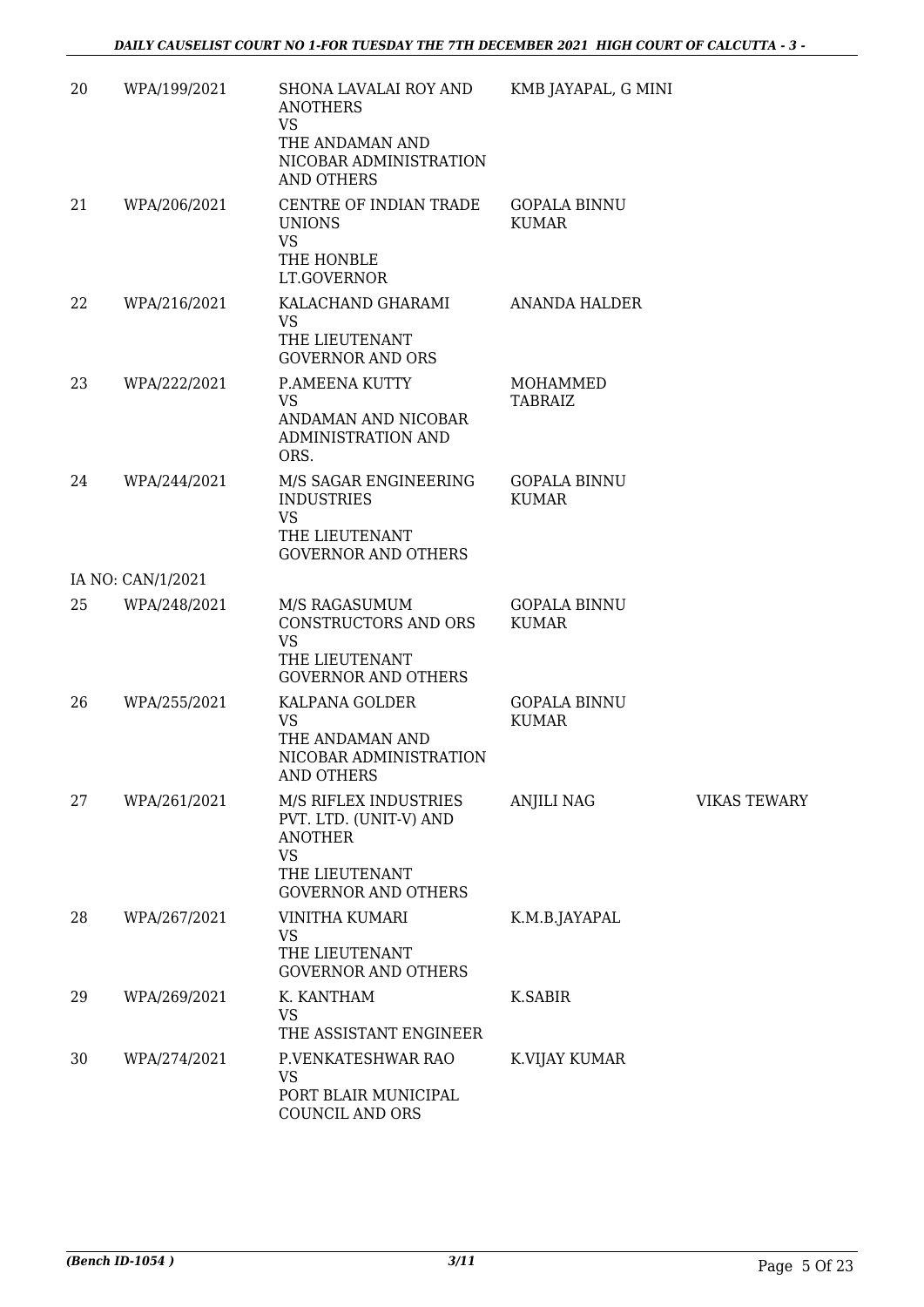| 31 | WPA/277/2021       | G. NEDUNCHEZIAN<br><b>VS</b>                                                                     | LOKESH CHEZIAN.N             | <b>VIKAS TEWARY</b>  |
|----|--------------------|--------------------------------------------------------------------------------------------------|------------------------------|----------------------|
|    |                    | THE ANDAMAN AND<br>NICOBAR ADMINISTRATION<br>AND OTHERS                                          |                              |                      |
| 32 | WPA/279/2021       | <b>DILIP KUMAR</b>                                                                               | PARDESHIA MUNDA              | <b>VIKAS TEWARY</b>  |
|    |                    | <b>VS</b><br>THE UNION OF INDIA AND<br><b>OTHERS</b>                                             |                              |                      |
| 33 | WPA/281/2021       | <b>BILLO RANI BAROI</b><br><b>VS</b>                                                             | <b>ANANDA HALDER</b>         |                      |
|    |                    | THE LIEUTENANT<br><b>GOVERNOR AND OTHERS</b>                                                     |                              |                      |
| 34 | WPA/283/2021       | PRASANNA KUMARI<br>VS                                                                            | <b>C.KALA DEVI</b>           |                      |
|    |                    | THE SUPERINTENDING<br><b>ENGINEER AND OTHERS</b>                                                 |                              |                      |
| 35 | WPA/285/2021       | K.NAGAVALLI<br><b>VS</b><br>THE SUPERINTENDING                                                   | C.KALA DEVI                  |                      |
| 36 | WPA/287/2021       | ENGINEER AND OTHERS<br>RAJA LAKSHMY                                                              | <b>C.KALA DEVI</b>           |                      |
|    |                    | <b>VS</b><br>THE SUPERITENDING<br><b>ENGINEER AND OTHERS</b>                                     |                              |                      |
| 37 | WPA/289/2021       | <b>SUDHIR TIRKEY</b><br><b>VS</b><br>THE SUPERINTENDING<br><b>ENGINEER AND OTHERS</b>            | <b>C.KALA DEVI</b>           |                      |
| 38 | WPA/293/2021       | NIKUNJA BIHARI MITRA<br><b>VS</b>                                                                | K.SABIR                      |                      |
|    |                    | THE ASSISTANT ENGINEER<br><b>FOR ORDERS</b>                                                      |                              |                      |
| 39 | WPA/5758/2020      | SHRI. PRASHANTH RAJESH                                                                           | <b>SOMESH KUMAR</b>          | <b>TULSI LALL</b>    |
|    |                    | <b>VS</b><br>UNION OF INDIA AND ANR.                                                             | GHOSH                        |                      |
|    | IA NO: CAN/1/2021  |                                                                                                  |                              |                      |
|    | wt40 WPA/5800/2020 | SHRI. PULAPARTHY<br>RAMESH<br><b>VS</b>                                                          | SOMESH KUMAR<br><b>GHOSH</b> | <b>TULSI LALL</b>    |
|    |                    | UNION OF INDIA AND ANR.                                                                          |                              |                      |
|    | IA NO: CAN/1/2021  |                                                                                                  |                              |                      |
|    | wt41 WPA/5865/2020 | SHRI. PULAPARTHY<br><b>SURESH</b><br><b>VS</b><br>UNION OF INDIA AND ANR.                        | SOMESH KUMAR<br><b>GHOSH</b> | <b>TULSI LALL</b>    |
|    | IA NO: CAN/1/2021  |                                                                                                  |                              |                      |
|    |                    | <b>APPLICATION</b>                                                                               |                              |                      |
| 42 | FMAT/4/2020        | MANJU BISWAS AND ORS.<br><b>VS</b><br>THE MANAGER, NEW INDIA<br><b>ASSURANCE COMPANY</b><br>LTD. | K.M.B.JAYAPAL                | <b>ARUL PRASANTH</b> |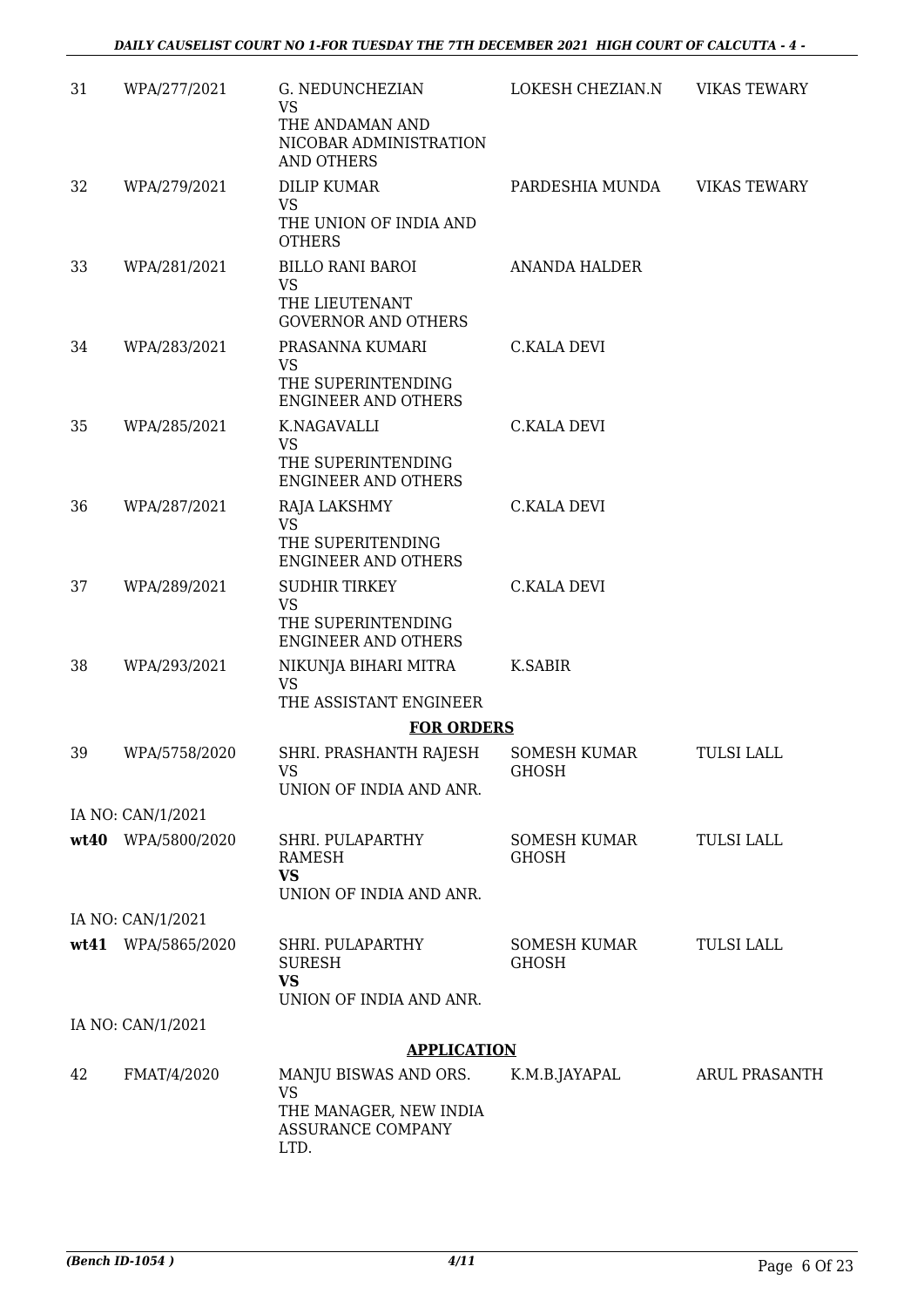| 43 | FAT/4/2021        | MOHAMMED HANEEFA<br><b>VS</b><br>SARITA SUKUMARI KUJUR                                                                                                                           | <b>ANANDA HALDER</b>                |                    |
|----|-------------------|----------------------------------------------------------------------------------------------------------------------------------------------------------------------------------|-------------------------------------|--------------------|
| 44 | AP/6/2021         | <b>ALIAS SAFEENA</b><br>M/S. M.K. DEVELOPERS<br><b>VS</b><br>JOINT DIRECTOR<br>(CONTRACTS) FOR<br><b>ACCEPTING OFFICER</b><br>(CHIEF ENGINEER)                                   | S.K.GOLDER,<br>S.SARKAR             | <b>TULSI LALL</b>  |
| 45 | AP/12/2021        | JK ENGINEERING<br><b>VS</b><br>THE LIEUTENANT<br><b>GOVERNOR AND ANR.</b>                                                                                                        | MOHAMMED<br><b>TABRAIZ</b>          | RAMENDU<br>AGARWAL |
| 46 | AP/13/2021        | MARINE SERVICES PVT.<br>LTD. AND ANR.<br><b>VS</b><br>THE HON'BLE LIEUTENANT<br><b>GOVERNOR AND ANR.</b>                                                                         | MOHD. TABRAIZ                       |                    |
|    |                   | <b>CONTEMPT APPLICATION</b>                                                                                                                                                      |                                     |                    |
| 47 | CPAN/13/2018      | THE SEAFARERS<br>CONFEDERATION OF INDIA<br>(SCI)<br><b>VS</b><br><b>SHRI ANUP KUMAR</b><br>SHARMA, CHAIRMAN AND<br>MANAGING DIRECTOR OF<br>SHIPPING CORPORATION<br>OF INDIA LTD. | SHYAMALI GANGLY                     |                    |
|    | wt48 WPA/82/2018  | THE SEAFARERS<br>CONFEDERATION OF INDIA<br>(SCI)<br><b>VS</b><br>THE SHIPPING<br>CORPORATION OF INDIA<br>LTD. AND ORS.                                                           | SHYAMALI GANGULY                    | RAMENDU<br>AGARWAL |
|    | IA NO: CAN/1/2021 |                                                                                                                                                                                  |                                     |                    |
| 49 | CPAN/4/2021       | AVIS ISLAND COCONUT<br>PLANTATION CO-<br>OPERATIVE SOCIETY LTD.<br><b>VS</b><br>MS. NITIKA PAWAR,<br><b>REGISTRAR OF CO-</b><br>OPERATIVE SOCIETIES AND<br>ANR.                  | SHIPRA MONDAL                       |                    |
| 50 | CPAN/20/2021      | <b>MILANI URAON</b><br>VS.<br><b>RAMESH KUMAR</b>                                                                                                                                | PARDESHIA MUNDA                     |                    |
| 51 | CPAN/21/2021      | <b>SUSHEEL DIXIT</b><br><b>VS</b><br>DILKHUSH MEENA, IAS                                                                                                                         | <b>GOPALA BINNU</b><br><b>KUMAR</b> |                    |

#### **FOR HEARING**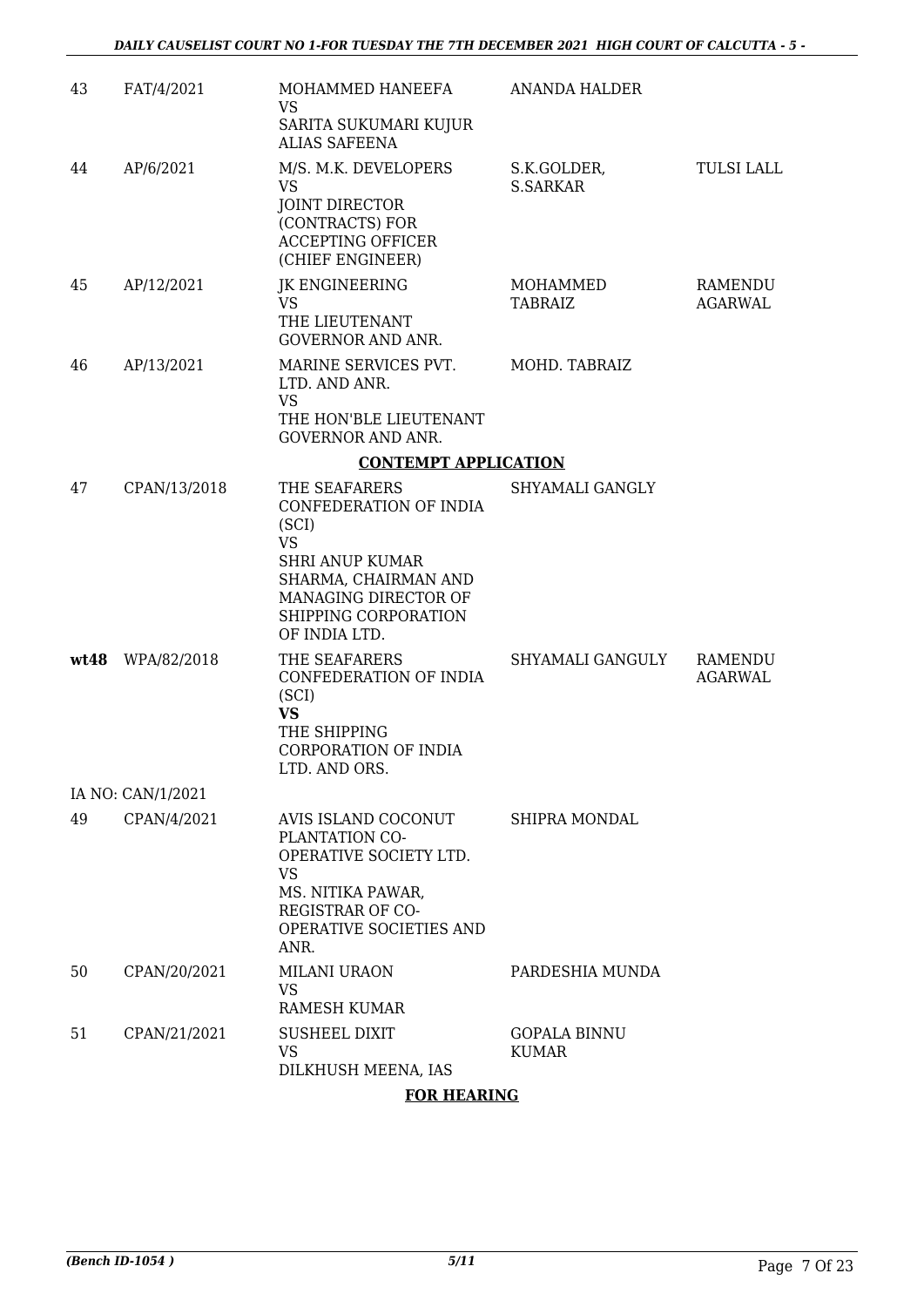| 52   | CRR/1/2017         | THE STATE (CBI)<br><b>VS</b>                                                                        | RAKESH PAL GOBIND                                         | <b>ARUL PRASANTH</b>                                        |
|------|--------------------|-----------------------------------------------------------------------------------------------------|-----------------------------------------------------------|-------------------------------------------------------------|
|      |                    | NEWAZESH ALI AND ORS.                                                                               |                                                           |                                                             |
|      | IA NO: CRAN/1/2021 |                                                                                                     |                                                           |                                                             |
|      | wt53 CRR/17/2018   | THE STATE (CBI)<br><b>VS</b>                                                                        | RAKESH PAL GOBIND                                         | MOHD. TABRAIZ                                               |
|      |                    | MAN MOHAN SINGH                                                                                     |                                                           |                                                             |
| wt54 | CRR/18/2018        | THE STATE (CBI)<br><b>VS</b><br>PUSHPA RAJU                                                         | RAKESH PAL GOBIND                                         | <b>GOPALA BINNU</b><br><b>KUMAR</b>                         |
| wt55 | CRR/19/2018        | THE STATE (CBI)<br><b>VS</b><br>THOMAS HERENZ AND<br>ORS.                                           | RAKESH PAL GOBIND                                         | K.M.B.JAYAPAL                                               |
| 56   | CRA/1/2017         | SHRI. K. ESWAR RAO<br>VS                                                                            |                                                           | A.K.CHAKRABORTY                                             |
|      |                    | SHRI. K. G. SAM KUTTY                                                                               |                                                           |                                                             |
| 57   | WPA/9/2018         | P.SUNDARA RAO<br><b>VS</b><br>THE LIEUTENANT<br><b>GOVERNOR AND ORS.</b>                            | <b>GOPALA BINNU</b><br><b>KUMAR</b>                       |                                                             |
| 58   | WPA/178/2018       | <b>P.RENU</b><br><b>VS</b><br>THE STATE BANK OF INDIA<br>AND ORS.                                   | D.C.KABIR                                                 | <b>ANJILI NAG</b>                                           |
| 59   | WPA/282/2018       | VANVIKAS EMPLOYEES<br>ASSOCIATION AND ORS.<br><b>VS</b><br>THE MINISTRY OF HOME<br>AFFAIRS AND ORS. | <b>GOPALA BINNU</b><br><b>KUMAR</b>                       | TULSI LALL,<br><b>RAMENDU</b><br>AGARWAL,<br><b>TASNEEM</b> |
| 60   | SA/1/2019          | USMAN ALI AND ORS.<br><b>VS</b><br>CHAMPA DEVI AND ORS.                                             | N.A.KHAN                                                  | K.M.B.JAYAPAL,<br>G.MINI, SABRINA<br><b>BEGUM</b>           |
| wt61 | SA/2/2019          | USMAN ALI AND ORS.<br><b>VS</b><br>CHAMPA DEVI AND ORS.                                             | N.A.KHAN                                                  | K.M.B.JAYAPAL,<br>G.MINI, SABRINA<br><b>BEGUM</b>           |
| 62   | CRA/3/2019         | THE STATE<br><b>VS</b><br>A.MAHESHWAR RAO AND<br>ORS.                                               | A.S.ZINU                                                  | ANJILI NAG, GOPALA<br><b>BINNU KUMAR</b>                    |
| 63   | SA/4/2019          | JAI NARAYAN SINGH<br><b>VS</b><br>BADRUDDIN AND ORS.                                                | K.M.B.JAYAPAL                                             | N.A.KHAN                                                    |
| 64   | CRA/11/2019        | SUJIT MAJUMDAR<br><b>VS</b><br>THE STATE                                                            | <b>GOPALA BINNU</b><br>KUMAR, RAKESH PAL<br><b>GOBIND</b> |                                                             |
| 65   | CRR/13/2019        | B.RAJALAXMI AND ANR.<br><b>VS</b><br>K.M.RAMESH                                                     | ARUL PRASANTH,<br>DOLLY SARKAR                            | D.ILANGO, ANJILI<br><b>NAG</b>                              |
| 66   | CRR/28/2019        | K.D.UNNITHAN<br><b>VS</b><br>THE STATE                                                              | <b>ANIL KUMAR</b><br><b>CHAKRABORTHY</b>                  |                                                             |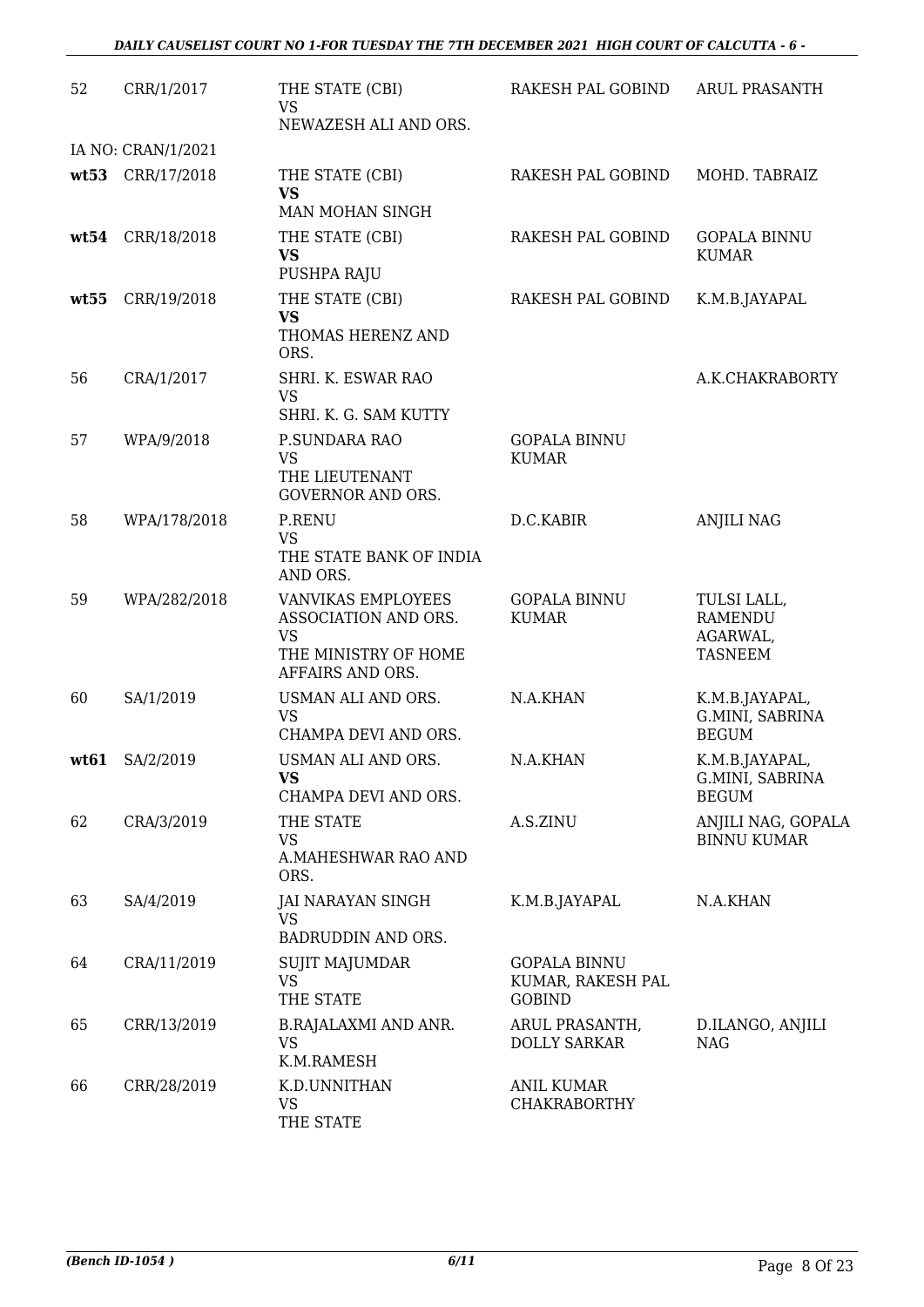| 67   | WPA/101/2019 | M/S ANDAMAN BUBBLES<br>AND ORS.<br><b>VS</b><br>THE LIEUTENANT<br><b>GOVERNOR AND ORS.</b>             | <b>ANJILI NAG</b>                                       | <b>AJAY KUMAR</b><br><b>MANDAL</b>              |
|------|--------------|--------------------------------------------------------------------------------------------------------|---------------------------------------------------------|-------------------------------------------------|
| 68   | WPA/174/2019 | N. MANIMEKALAI AND ANR.<br><b>VS</b><br>THE KAMARAJ ENGLISH<br>MEDIUM SCHOOL                           | <b>G. BINNU KUMAR</b>                                   | A.S.ZINU                                        |
| wt69 | WPA/231/2019 | THE SECRETARY, KAMARAJ<br>ENGLISH MEDIUM SCHOOL<br><b>VS</b><br>N. MANIMEKALAI (EX-<br>CLERK) AND ANR. | A.S.ZINU                                                | <b>G. BINNU KUMAR</b>                           |
| 70   | WPA/179/2019 | <b>SELVI K.NATHAN</b><br><b>VS</b><br>THE ANDAMAN AND<br>NICOBAR ADMINISTRATION<br>AND ORS.            | K.M.B.JAYAPAL,<br>G.MINI                                | <b>VIKAS TEWARY</b>                             |
| 71   | WPA/203/2019 | DIVISIONAL FOREST<br>OFFICER, MAYABUNDER<br><b>VS</b><br>SHRI. BIRSA KINDO                             | S. C. MISHRA                                            | <b>GOPALA BINU</b><br><b>KUMAR</b>              |
| wt72 | WPA/173/2019 | <b>SHRI BIRSA KINDO</b><br><b>VS</b><br>THE DIVISIONAL FOREST<br>OFFICER, MAYABUNDER                   | <b>GOPALA BINU KUMAR</b>                                |                                                 |
| 73   | WPA/206/2019 | SUDEEP RAI SHARMA<br><b>VS</b><br>THE UNION OF INDIA AND<br>ORS.                                       | GOPALA BINU KUMAR                                       | S.GANGULY                                       |
| 74   | WPA/219/2019 | SMTI. JAI LAKSHMI<br>VS<br>THE ANDAMAN AND<br>NICOBAR ADMINISTRATION<br>AND ORS.                       | G. MINI AND<br>K.M.B.JAYAPAL                            |                                                 |
| 75   | WPA/227/2019 | A.MURUGESAN AND ORS.<br><b>VS</b><br>THE UNION OF INDIA AND<br>ORS.                                    | RAKESH PAL GOBIND,<br>S.C.MISHRA,<br><b>A.VENKATESH</b> | TULSI LALL,<br>TASNEEM,<br><b>V.D.SIVABALAN</b> |
| wt76 | WPA/152/2019 | ALOK KUMAR DAS AND<br>ORS.<br><b>VS</b><br>THE UNION OF INDIA AND<br>ORS.                              | RAKESH PAL GOBIND,<br>S.C.MISHRA                        | TULSI LALL,<br>TASNEEM,<br><b>V.D.SIVABALAN</b> |
| 77   | WPA/237/2019 | SHRI. S. M. MUSTAFA<br><b>VS</b><br>THE ANDAMAN AND<br>NICOBAR ADMINISTRATION<br>AND ORS.              | G.MINI AND K.M.B.<br>JAYAPAL                            | <b>VIKAS TEWARY</b>                             |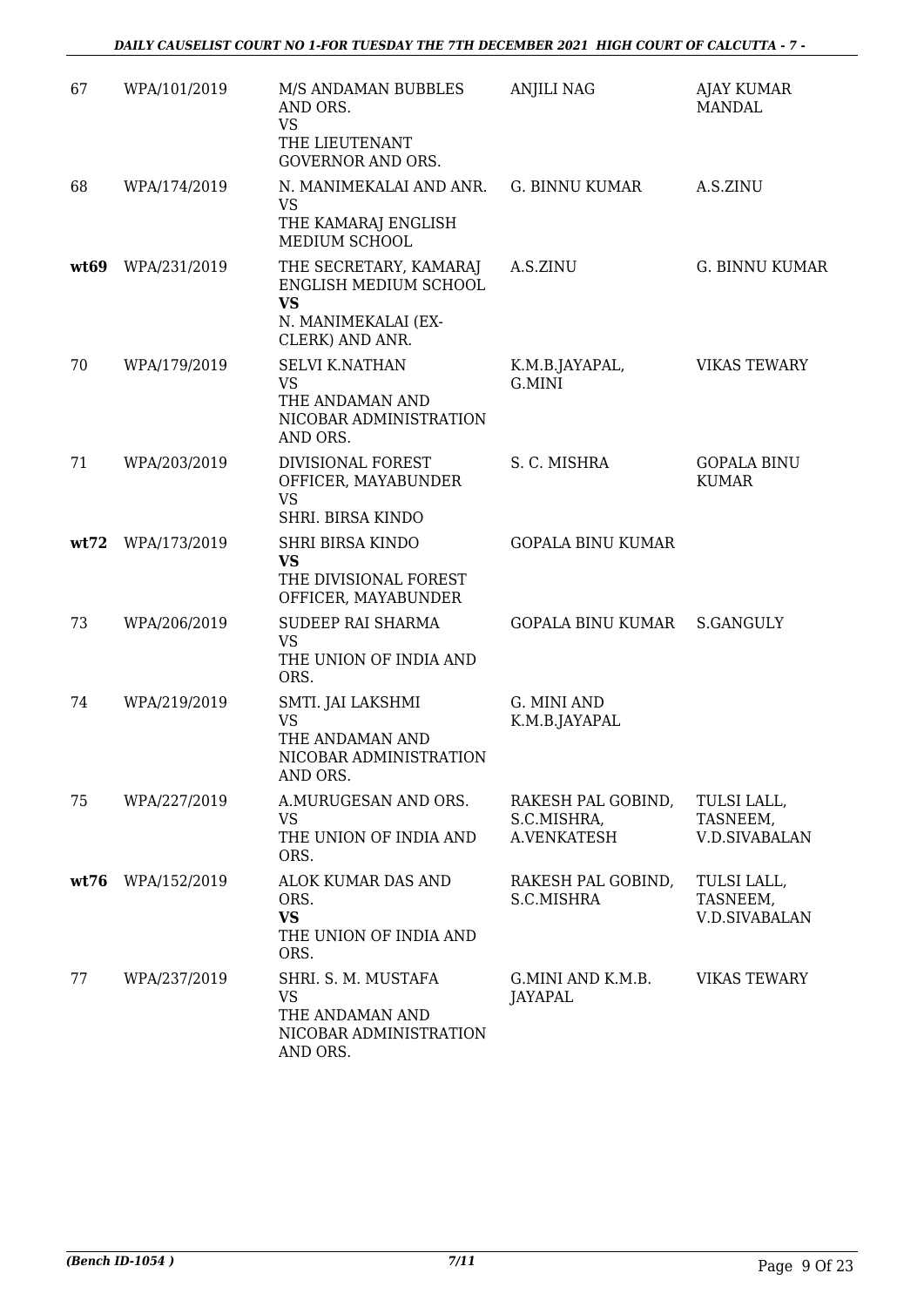| 78 | WPA/241/2019      | THE EXECUTIVE ENGINEER<br>NORTH ANDAMAN<br>CONSTRUCTION DIVISION<br>(NACD)<br><b>VS</b>                                       | MOHAMMED<br><b>TABRAIZ</b>           | <b>GOPALA BINNU</b><br><b>KUMAR</b> |
|----|-------------------|-------------------------------------------------------------------------------------------------------------------------------|--------------------------------------|-------------------------------------|
|    |                   | SMTI. REKHA NAIR AND<br>ORS.                                                                                                  |                                      |                                     |
| 79 | WPA/246/2019      | <b>A.SUNDAR</b><br><b>VS</b><br>THE HONBLE LIEUTENANT<br><b>GOVERNOR AND ORS.</b>                                             | <b>GOPALA BINNU</b><br><b>KUMAR</b>  | M.P.KAMARAJ                         |
| 80 | WPA/263/2019      | KUMAR HARSHAVARDHAN<br>VS<br>THE UNION OF INDIA AND<br>ORS.                                                                   | KMB JAYAPAL                          | <b>TASNEEM</b>                      |
| 81 | WPA/282/2019      | <b>MANOJ PAUL</b><br><b>VS</b><br>THE UNION TERRITORY,<br><b>ADMINISTRATION OF</b><br>ANDAMAN AND NICOBAR<br>ISLANDS AND ORS. | IN PERSON                            |                                     |
| 82 | WPA/288/2019      | SHRI. SHAJAN T. OOMMEN<br><b>VS</b><br>ANDAMAN AND NICOBAR<br>ADMINISTRATION AND<br>ORS.                                      | DEEP CHAIM KABIR,<br>S. AJITH PRASAD | V.TIWARI                            |
| 83 | WPA/324/2019      | V.TRIMURTHY AND ORS.<br><b>VS</b><br>THE LIEUTENANT<br><b>GOVERNOR AND ORS.</b>                                               | <b>ANJILI NAG</b>                    | <b>ARUL PRASANTH</b>                |
|    | IA NO: CAN/1/2021 |                                                                                                                               |                                      |                                     |
| 84 | WPA/20297/2019    | M/S ARYAN AQUA (INDIA)<br>PVT. LTD.<br><b>VS</b><br>THE ANDAMAN AND<br>NICOBAR ADMINISTRATION<br>AND ORS.                     | <b>ANJILI NAG</b>                    | <b>AJAY KUMAR</b><br><b>MANDAL</b>  |
| 85 | CRA/1/2020        | SAROJIT KULLU<br><b>VS</b><br>THE STATE                                                                                       | D.ILANGO                             | M.P.KAMARAJ                         |
| 86 | FMAT/2/2020       | JAVED NISAR<br><b>VS</b><br>THE MANAGER, UNITED<br><b>INDIA INSURANCE</b><br>COMPANY LTD. AND ANR.                            | K.M.B.JAYAPAL                        | N.A.KHAN, ARUL<br><b>PRASANTH</b>   |
| 87 | WPA/33/2020       | N.YUSUF<br><b>VS</b><br>THE ANDAMAN AND<br>NICOBAR ADMINISTRATION<br>AND ORS.                                                 | K.VIJAY KUMAR                        | RAMENDU<br><b>AGARWAL</b>           |
| 88 | WPA/47/2020       | S.PONNAMMAL<br><b>VS</b><br>THE UNION OF INDIA AND<br>ORS.                                                                    | DEEP CHAIM KABIR,<br>AJITH S. PRASAD | RAMENDU<br><b>AGARWAL</b>           |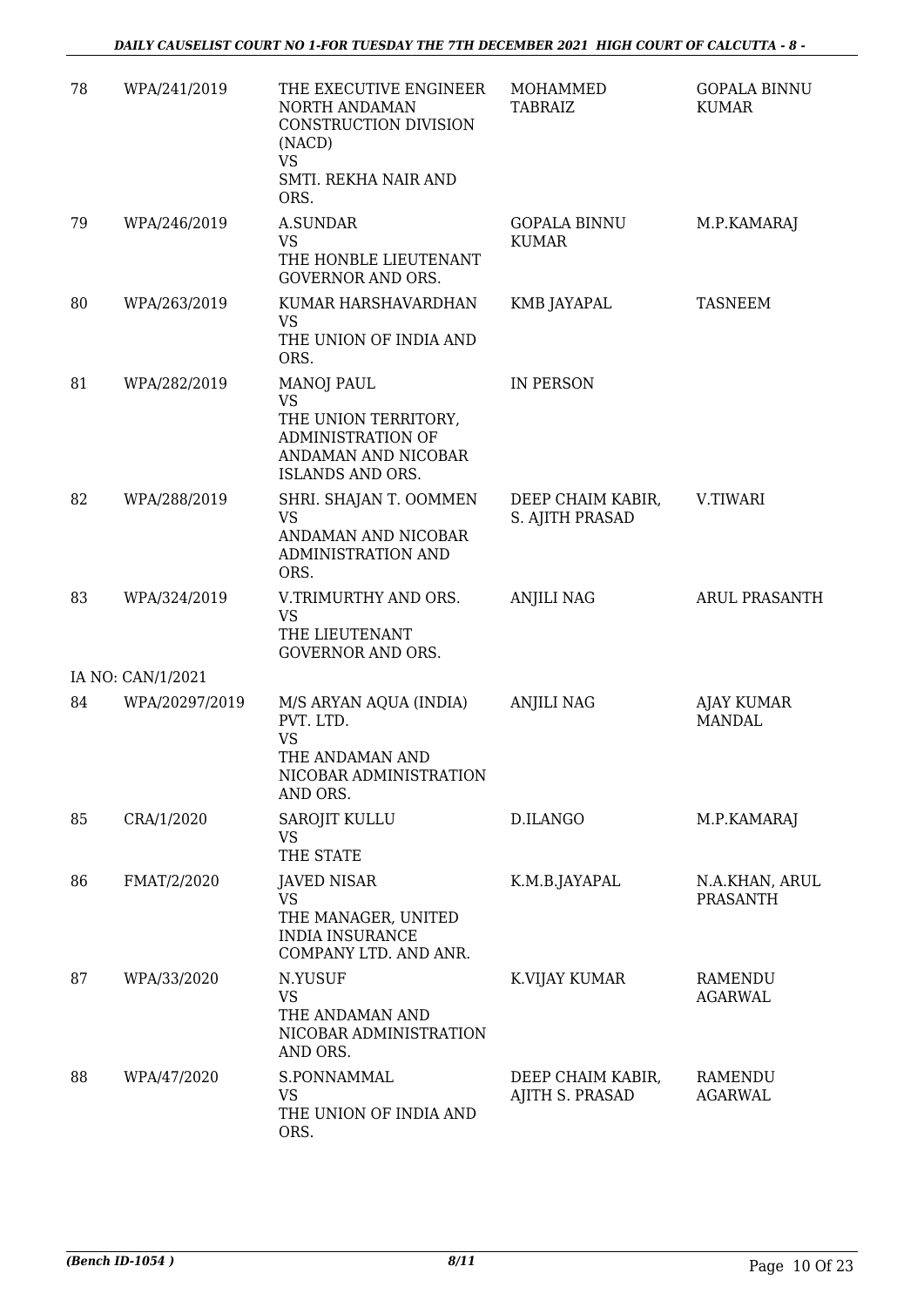| 89   | WPA/54/2020  | <b>KISHEN RAM</b><br><b>VS</b><br>THE LIEUTENANT<br><b>GOVERNOR AND ORS.</b>                                    | G. MINI AND K.M.B.<br>JAYAPAL           |                      |
|------|--------------|-----------------------------------------------------------------------------------------------------------------|-----------------------------------------|----------------------|
| 90   | WPA/76/2020  | <b>JOHN WESLEY</b><br>VS<br>THE ANDAMAN AND<br>NICOBAR ADMINISTRATION<br>AND ORS.                               | K.VIJAY KUMAR                           | M.P.KAMARAJ          |
| 91   | WPA/94/2020  | JOHN EKKA AND ORS.<br><b>VS</b><br>THE UNION OF INDIA AND<br>ORS.                                               | <b>GOPALA BINNU</b><br><b>KUMAR</b>     |                      |
| 92   | WPA/96/2020  | P.VAIKUNTA RAO<br><b>VS</b><br>THE UNION OF INDIA AND<br>ORS.                                                   | <b>GOPALA BINNU</b><br><b>KUMAR</b>     |                      |
| 93   | WPA/100/2020 | DEV DASS @ DIVA DAS AND<br>ANR.<br><b>VS</b><br>THE ARBITRATOR AND ORS.                                         | ANJILI NAG, SHIPRA<br>MANDAL, R.PRADEEP |                      |
| wt94 | WPA/101/2020 | DEVA DASS @ DIVA DAS<br>AND ANR.<br><b>VS</b><br>THE ARBITRATOR,<br>REGISTRAR COOPERATIVE<br>SOCIETIES AND ORS. | ANJILI NAG, SHIPRA<br>MANDAL, R.PRADEEP | ARUL PRASANTH        |
| 95   | WPA/102/2020 | SHRI. AKSHAY PANT<br><b>VS</b><br>THE UNION OF INDIA AND<br>ORS.                                                | G. MINI AND K.M.B.<br><b>JAYAPAL</b>    | M.P.KAMARAJ          |
| 96   | WPA/116/2020 | BIJLI KAAMGAR UNION AND<br>ANR.<br><b>VS</b><br>THE HONBLE<br>LT.GOVERNOR AND ORS.                              | <b>GOPALA BINNU</b><br><b>KUMAR</b>     | V.TIWARI             |
| 97   | WPA/121/2020 | SOBHANA KUMARI<br><b>VS</b><br>THE LIEUTENANT<br><b>GOVERNOR AND ORS.</b>                                       | <b>GOPALA BINNU</b><br><b>KUMAR</b>     |                      |
| 98   | WPA/123/2020 | M.KRISHNAN<br><b>VS</b><br>THE LT GOVERNOR AND<br>ORS.                                                          | MOHAMMED<br>TABRAIZ                     | <b>ARUL PRASANTH</b> |
| 99   | WPA/131/2020 | <b>SOURAV MISRA</b><br><b>VS</b><br>THE ANDAMAN AND<br>NICOBAR ADMINISTRATION<br>AND ORS.                       | K.VIJAY KUMAR                           |                      |
| 100  | WPA/139/2020 | <b>RITA SIL</b><br><b>VS</b><br>THE ADMINISTRATOR<br>(LIEUTENANT GOVERNOR)<br>AND ORS.                          | <b>ANJILI NAG</b>                       | <b>ARUL PRASANTH</b> |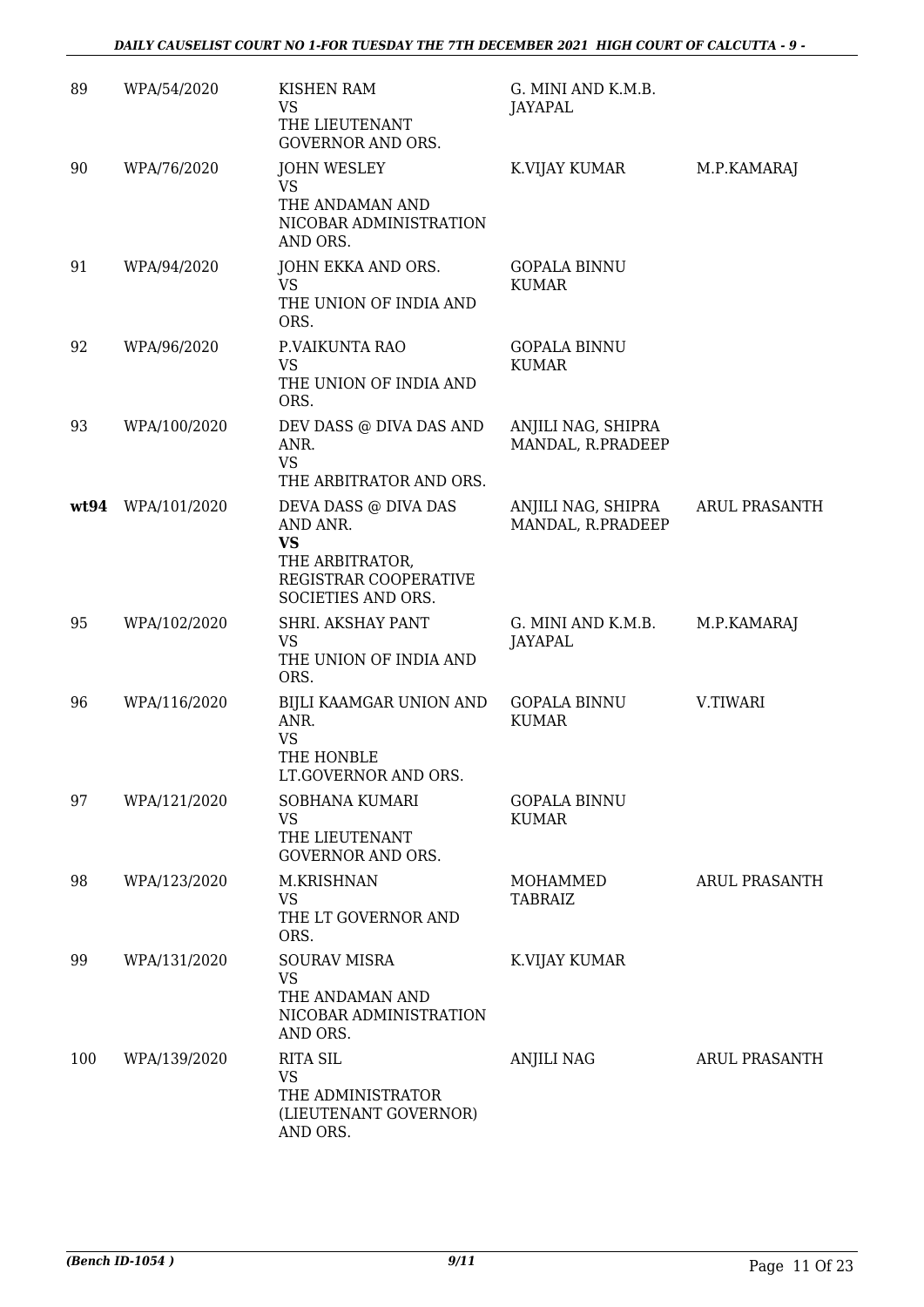|     | wt101 WPA/190/2021 | <b>RITA SIL</b><br><b>VS</b>                                                                               | <b>ANJILI NAG</b>                         | <b>ARUL PRASANTH</b>               |
|-----|--------------------|------------------------------------------------------------------------------------------------------------|-------------------------------------------|------------------------------------|
|     |                    | THE ADMINISTRATOR<br>(LIEUTENANT GOVERNOR)<br>AND ORS.                                                     |                                           |                                    |
| 102 | WPA/149/2020       | M/S T.T. TRADING<br>COMPANY AND ANR.<br><b>VS</b><br>THE ANDAMAN AND<br>NICOBAR ADMINISTRATION<br>AND ORS. | <b>ANJILI NAG</b>                         | <b>ARUL PRASANTH</b>               |
| 103 | WPA/9283/2020      | RITHI SINGH AND ORS.<br><b>VS</b><br>THE LIEUTENANT<br><b>GOVERNOR AND ORS.</b>                            | <b>ANJILI NAG</b>                         | <b>ARUL PRASANTH</b>               |
| 104 | WPA/2/2021         | <b>S.RAVINDRAN</b><br><b>VS</b><br>THE ADMINISTRATOR AND<br>ORS.                                           | ANJILI NAG, SHIPRA<br><b>MANDAL</b>       | A.K.MANDAL                         |
| 105 | SAT/3/2021         | <b>SWAPAN MISTRY</b><br><b>VS</b><br>SUDHIR CHANDRA DAS<br>AND ORS.                                        | <b>ANANDA HALDER</b>                      |                                    |
| 106 | WPA/44/2021        | ASHA, ASSISTANT<br>ENGINEER-I<br><b>VS</b><br>THE LT. GOVERNOR AND<br>ORS.                                 | RAJINDER SINGH,<br><b>TAPAN KUMAR DAS</b> | K.VIJAY KUMAR                      |
| 107 | WPA/59/2021        | M.HEERA KUNWAR<br><b>VS</b><br>THE LIEUTENANT<br><b>GOVERNOR AND ORS.</b>                                  | K.M.B. Jayapal                            | <b>AJAY KUMAR</b><br><b>MANDAL</b> |
|     | wt108 WPA/58/2021  | KAUSHALYA DEVI<br><b>VS</b><br>THE LIEUTENANT<br><b>GOVERNOR AND ORS.</b>                                  | K. M. B. JAYAPAL                          | A.K.MANDAL                         |
|     | wt109 WPA/60/2021  | PREM KUMARI<br>VS<br>THE LIEUTENANT<br><b>GOVERNOR AND ORS.</b>                                            | K.M.B.JAYAPAL                             |                                    |
|     | wt110 WPA/61/2021  | PREM LALL<br><b>VS</b><br>THE LIEUTENANT<br><b>GOVERNOR AND ORS.</b>                                       | K.M.B. JAYAPAL                            |                                    |
|     | wt111 WPA/62/2021  | DEEPAK LALL<br><b>VS</b><br>THE LIEUTENANT<br><b>GOVERNOR AND ORS.</b>                                     | K.M.B.JAYAPAL                             |                                    |
|     | wt112 WPA/65/2021  | KAILASH KUMARI<br><b>VS</b><br>THE LIEUTENANT<br>GOVERNOR AND ORS.                                         | K.M.B JAYAPAL                             | AJAY KUMAR<br><b>MANDAL</b>        |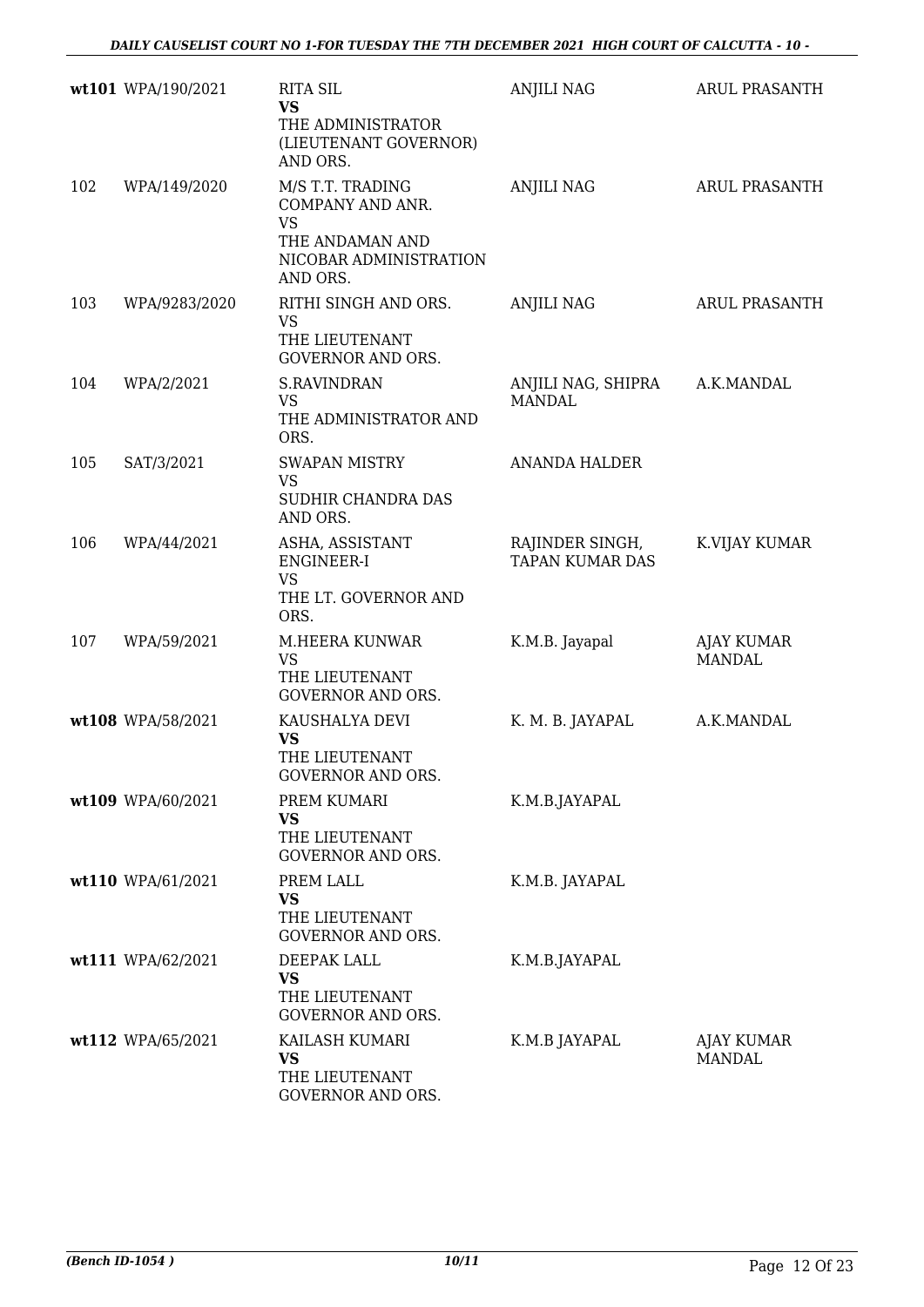| 113                           | WPA/76/2021  | RAM BHAJAN<br>VS<br>THE LIEUTENANT<br><b>GOVERNOR AND ORS.</b>                                                             | K.M.B JAYAPAL                           | AJAY KUMAR<br>MANDAL               |  |
|-------------------------------|--------------|----------------------------------------------------------------------------------------------------------------------------|-----------------------------------------|------------------------------------|--|
| 114                           | WPA/134/2021 | M/S SALCON ENGINEERS<br>AND FABRICATORS AND<br>ANR.<br><b>VS</b><br>THE CHAIRMAN, STATE<br>TRANSPORT AUTHORITY<br>AND ORS. | V.D.SIVABALAN,<br>RAKESH KUMAR          |                                    |  |
| 115                           | WPA/150/2021 | SMTI. E. SHYAMALA<br><b>VS</b><br>THE TEHSILDAR AND ORS.                                                                   | VISHAL KR. BISWAS,<br><b>ANJILI NAG</b> |                                    |  |
| 116                           | WPA/184/2021 | SAKTHI SHIPPING<br><b>LOGISTICS PRIVATE</b><br><b>LIMITED</b><br><b>VS</b><br>THE HON'BLE LIEUTENANT<br><b>GOVERNOR</b>    | <b>GOPALA BINNU</b><br><b>KUMAR</b>     | <b>VIKAS TEWARY</b>                |  |
| IA NO: CAN/2/2021, CAN/3/2021 |              |                                                                                                                            |                                         |                                    |  |
| 117                           | WPA/186/2021 | ESWAR RAO<br>VS<br>ANDAMAN AND NICOBAR<br>STATE COOPERATIVE BANK                                                           | MOHD. TABRAIZ                           | <b>AJAY KUMAR</b><br><b>MANDAL</b> |  |

IA NO: CAN/1/2021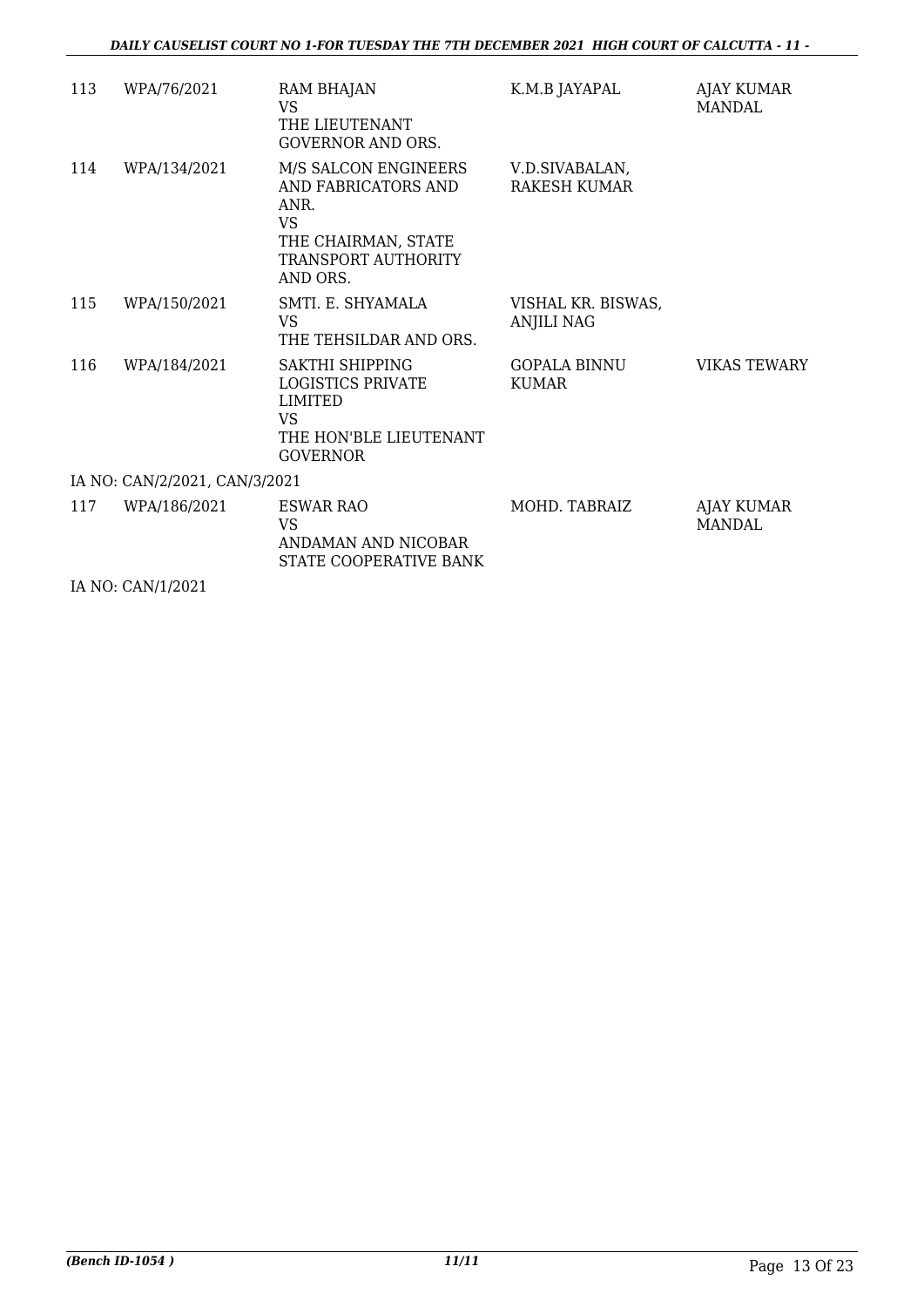

## Calcutta High Court

**In The Circuit Bench at Port Blair**

### **Appellate Side**

**DAILY CAUSELIST For Tuesday The 7th December 2021**

#### **COURT NO. 2**

#### **SINGLE BENCH (SB)**

#### **AT 10:30 AM**

#### **HON'BLE JUSTICE JAY SENGUPTA**

#### **(SINGLE BENCH WILL SIT AFTER COMPLETION OF DIVISION BENCH)**

|   | <b>MOTION</b>      |                                                                                                    |                                             |                                  |  |
|---|--------------------|----------------------------------------------------------------------------------------------------|---------------------------------------------|----------------------------------|--|
| 1 | CRR/2/2020         | <b>JANAK RAM</b><br><b>VS</b>                                                                      | R.P.GOBIND, P.MENON                         | BABITA DAS,<br>M.P.KAMARAJ       |  |
|   |                    | SITAMMA AND ANR.                                                                                   |                                             |                                  |  |
| 2 | CRR/10/2021        | A.MUTHU<br><b>VS</b><br>THE STATE (U.T. OF<br>ANDAMAN AND NICOBAR<br><b>ISLANDS</b>                | <b>AJITH PRASAD</b>                         |                                  |  |
| 3 | CRR/14/2021        | THE STATE<br><b>VS</b><br>PAPI BAIDYA                                                              | RAMENDU AGARWAL                             |                                  |  |
|   | IA NO: CRAN/1/2021 |                                                                                                    |                                             |                                  |  |
| 4 | CRR/15/2021        | SWAPAN KUMAR DUTTA<br><b>VS</b><br>THE STATE                                                       | K.M.B.JAYAPAL, G.MINI                       |                                  |  |
| 5 | CRR/16/2021        | <b>RATAN KUNDU</b><br><b>VS</b><br>UNION OF INDIA AND ANR                                          | SUBHAJYOTI CHANDRA                          | <b>RAMENDU</b><br><b>AGARWAL</b> |  |
| 6 | CO/19/2021         | M/S KRISHNA TRADING<br><b>COMPANY</b><br><b>VS</b><br>N.GURUSWAMY AND ANR.                         | N.A.KHAN                                    |                                  |  |
| 7 | WPA/74/2021        | N. R. SUDHEER KUMAR<br>AND ORS.<br><b>VS</b><br>THE HON'BLE LIEUTENANT<br><b>GOVERNOR AND ORS.</b> | <b>GOPALA BINNU KUMAR</b>                   | <b>VIKAS TEWARY</b>              |  |
| 8 | WPA/91/2021        | V.M. KUNJAMOO<br><b>VS</b><br>THE ANDAMAN AND<br>NICOBAR ADMINISTRATION<br>AND ORS.                | DEEP CHAIM KABIR, S.<br><b>AJITH PRASAD</b> |                                  |  |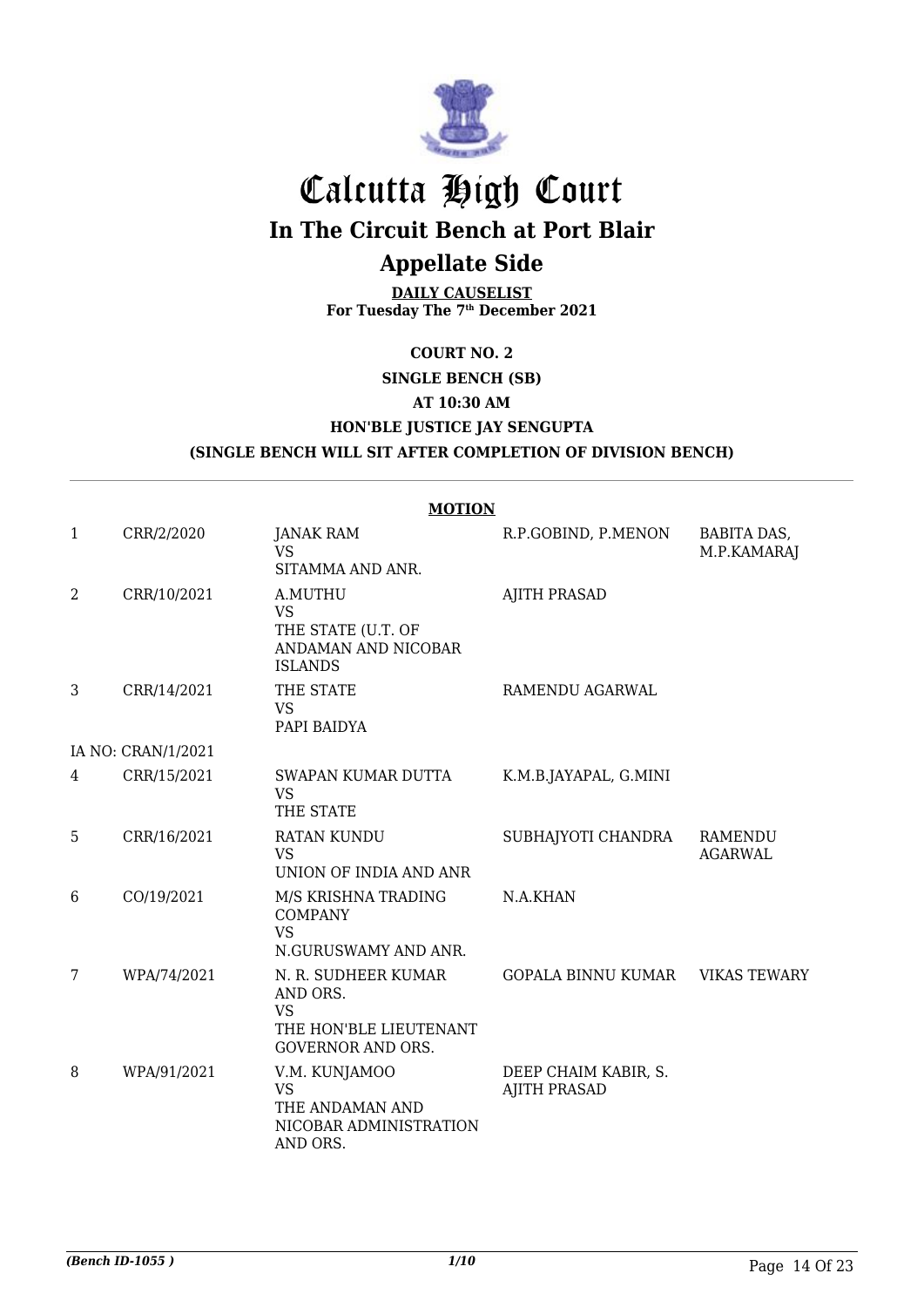| 9  | WPA/117/2021      | FRANCIS KISPOTTA<br>VS<br>THE ANDAMAN AND                                                  | K.M.B.JAYAPAL, G.MINI        |                                    |
|----|-------------------|--------------------------------------------------------------------------------------------|------------------------------|------------------------------------|
|    |                   | NICOBAR ADMINISTRATION<br>AND ORS.                                                         |                              |                                    |
| 10 | WPA/119/2021      | <b>LORENCE MINJ</b><br><b>VS</b>                                                           | K.M.B.JAYAPAL, G.MINI        |                                    |
|    |                   | THE ANDAMAN AND<br>NICOBAR ADMINISTRATION<br>AND ORS.                                      |                              |                                    |
| 11 | WPA/121/2021      | SUSANTI TIRKEY AND ORS.<br>VS<br>THE ANDAMAN AND<br>NICOBAR ADMINISTRATION                 | K.M.B.JAYAPAL, G.MINI        |                                    |
| 12 | WPA/123/2021      | AND ORS.<br>MANGAL GURIA AND ANR.                                                          | K.M.B.JAYAPAL, G.MINI        |                                    |
|    |                   | <b>VS</b><br>THE ANDAMAN AND<br>NICOBAR ADMINISTRATION<br>AND ORS.                         |                              |                                    |
| 13 | WPA/127/2021      | <b>R.DILLESWAR RAO</b><br>VS                                                               | <b>S.GLORIA MARY</b>         | <b>ARUL PRASANTH</b>               |
|    |                   | THE HONBLE LIEUTENANT<br><b>GOVERNOR AND ORS.</b>                                          |                              |                                    |
| 14 | WPA/152/2021      | SHRI. ARULANDY<br><b>VS</b>                                                                | <b>SRIJA DAS</b>             |                                    |
|    |                   | THE ANDAMAN AND<br>NICOBAR ADMINISTRATION<br>AND ORS.                                      |                              |                                    |
| 15 | WPA/157/2021      | P. ACHAMMA<br><b>VS</b><br>THE ANDAMAN AND<br>NICOBAR ADMINISTRATION<br>AND ANR.           | K.M.B. JAYAPAL               | <b>AJAY KUMAR</b><br><b>MANDAL</b> |
| 16 | WPA/160/2021      | <b>BALA CHANDRAN</b><br><b>VS</b><br>THE ANDAMAN AND<br>NICOBAR ADMINISTRATION<br>AND ORS. | S.AJITH PRASAD,<br>D.C.KABIR | V.TIWARI                           |
| 17 | WPA/193/2021      | M/S. HINDUSTAN TRADERS<br><b>VS</b>                                                        | <b>G.BINNU KUMAR</b>         |                                    |
|    |                   | THE ASSISTANT<br>PROVIDENT FUND<br><b>COMMISSIONER</b>                                     |                              |                                    |
|    | IA NO: CAN/1/2021 |                                                                                            |                              |                                    |
| 18 | WPA/197/2021      | <b>MARIAPPAN</b><br>VS<br>THE LIEUTENANT<br><b>GOVERNOR AND ORS.</b>                       | K.VIJAY KUMAR                | RAMENDU<br><b>AGARWAL</b>          |
| 19 | WPA/200/2021      | NIKHIL HALDER<br><b>VS</b><br>THE ANDAMAN AND<br>NICOBAR ADMINISTRATION<br>AND OTHERS      | KMB JAYAPAL, G MINI          |                                    |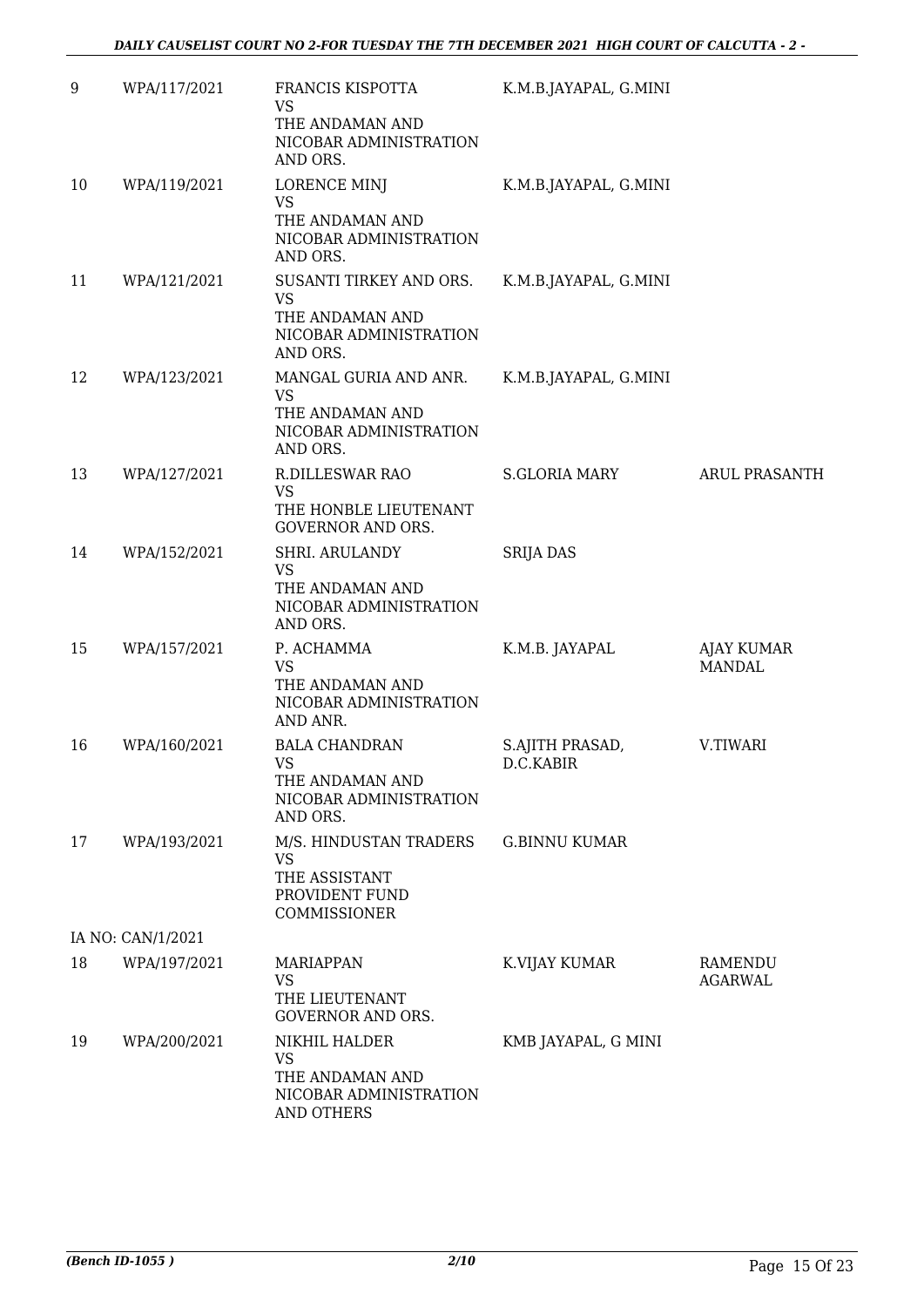| 20 | WPA/212/2021 | SHAJAN T.OOMMEN<br><b>VS</b><br>ANDAMAN AND NICOBAR                                                                   | <b>S.AJIT PRASAD</b>      |                           |
|----|--------------|-----------------------------------------------------------------------------------------------------------------------|---------------------------|---------------------------|
|    |              | <b>ADMINISTRATION</b>                                                                                                 |                           |                           |
| 21 | WPA/218/2021 | M/S HONEY BAR AND<br><b>RESTAURANT</b><br><b>VS</b>                                                                   | KMB JAYAPAL               | MOHD. TABRAIZ             |
|    |              | THE UNION TERRITORY OF<br>ANDAMAN AND NICOBAR<br>ISANDS AND ORS.                                                      |                           |                           |
| 22 | WPA/243/2021 | SHRI C P SAJEEV AND ORS<br>VS.<br>UNION OF INDIA AND ORS.                                                             | SOMA<br>CHOWDHURY(BANDHU) |                           |
| 23 | WPA/245/2021 | MANGESH ANANDRAO<br><b>BANKAR</b><br><b>VS</b>                                                                        | <b>GOPALA BINNU KUMAR</b> |                           |
|    |              | THE CHAIRMAN                                                                                                          |                           |                           |
| 24 | WPA/253/2021 | KAMAL PRASAD PANDEY<br>AND ANOTHER<br><b>VS</b><br>THE DEPUTY<br><b>COMMISSIONER AND</b><br><b>ANOTHER</b>            | <b>GOPALA BINNU KUMAR</b> |                           |
| 25 | WPA/256/2021 | <b>SHANKER CH. DAS</b><br>VS.<br>THE ANDAMAN AND<br>NICOBAR ADMINISTRATION<br>AND OTHERS                              | <b>GOPALA BINNU KUMAR</b> |                           |
| 26 | WPA/264/2021 | VINAY PAL SINGH<br>VS                                                                                                 | K.M.B. JAYAPAL            |                           |
|    |              | THE LIEUTENANT<br><b>GOVERNOR AND OTHERS</b>                                                                          |                           |                           |
| 27 | WPA/268/2021 | K. SACHAWATI<br><b>VS</b><br>THE ASSISTANT ENGINEER                                                                   | K.SABIR                   |                           |
| 28 | WPA/272/2021 | CHAMU URAON<br><b>VS</b><br>THE ANDAMAN AND<br>NICOBAR ADMINISTRATION<br>(SERVICE THROUGH THE<br>DEPUTY COMMISSIONER, | LOKESH CHEZIAN            | VIKAS TEWARY              |
| 29 | WPA/275/2021 | M/S FAIRMACS SHIPPING<br>AND TRANSPORT SERVICE<br>PRIVATE LIMITED<br>VS                                               | <b>ANJILI NAG</b>         | RAMENDU<br><b>AGARWAL</b> |
|    |              | THE LIEUTENANT<br><b>GOVERNOR AND OTHERS</b>                                                                          |                           |                           |
| 30 | WPA/278/2021 | ATUL BISWAS AND ANR.<br>VS<br>THE DEPUTY<br>COMMISSIONER AND ANR.                                                     | ANJILI NAG                | RAMENDU<br><b>AGARWAL</b> |
| 31 | WPA/282/2021 | AJIT TIGGA                                                                                                            | C.KALA DEVI               |                           |
|    |              | VS<br>THE SUPERINTENDING<br>ENGINEER AND OTHERS                                                                       |                           |                           |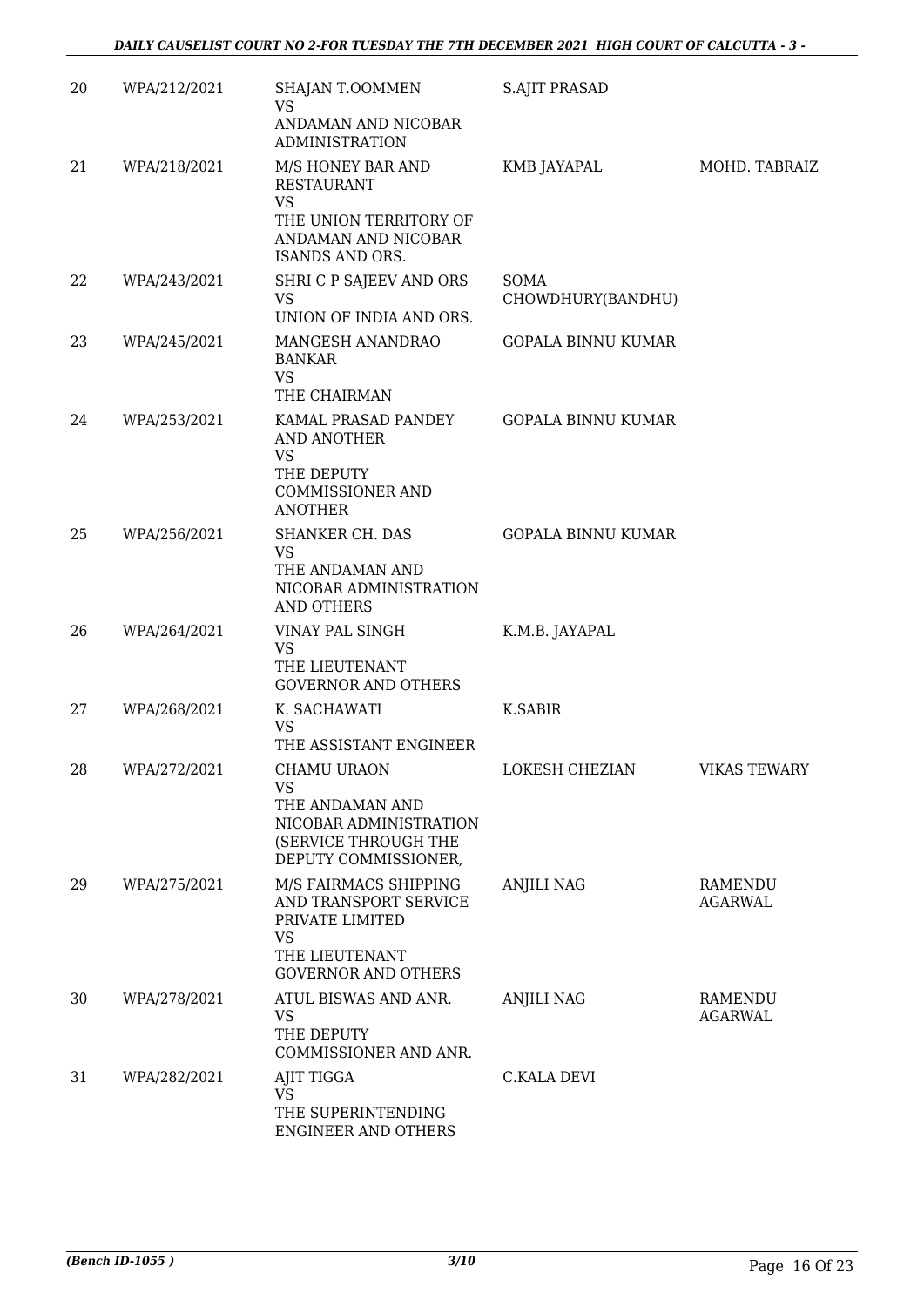| 32   | WPA/284/2021       | MRITUNJAY BISWAS<br><b>VS</b><br>THE SUPERINTENDING<br><b>ENGINEEER AND OTHERS</b>      | <b>C.KALA DEVI</b>   |                                     |
|------|--------------------|-----------------------------------------------------------------------------------------|----------------------|-------------------------------------|
| 33   | WPA/286/2021       | <b>ANITHA</b><br><b>VS</b><br>THE SUPERINTENDING<br><b>ENGINEER AND OTHERS</b>          | C.KALA DEVI          |                                     |
| 34   | WPA/288/2021       | NIRANTAR TOPPO<br><b>VS</b><br>THE SUPERINTENDING<br><b>ENGINEER AND OTHERS</b>         | <b>C.KALA DEVI</b>   |                                     |
| 35   | WPA/290/2021       | D. SHEKHAR<br><b>VS</b><br>THE LIEUTENANT<br><b>GOVERNOR AND ANOTHER</b>                | RAKESH PAL GOBIND    |                                     |
| 36   | WPA/291/2021       | K. KANNAN<br><b>VS</b><br>THE ANDAMAN AND<br>NICOBAR ADMINISTRATION<br>AND OTHERS       | S. GLORIA MARY       |                                     |
| 37   | WPA/292/2021       | <b>K.KANNAN</b><br><b>VS</b><br>THE ANDAMAN AND<br>NICOBAR ADMINISTRATION<br>AND OTHERS | <b>S.GLORIA MARY</b> |                                     |
| 38   | WPA/294/2021       | PRAKASH MISTRY<br><b>VS</b><br>THE DEPUTY<br><b>COMMISSIONER AND</b><br><b>OTHERS</b>   | ANANDA HALDER        |                                     |
|      |                    | <b>SPECIAL LEAVE TO APPEAL</b>                                                          |                      |                                     |
| 39   | CRA/14/2019        | THE STATE<br><b>VS</b><br>A.JOSEMON                                                     | S.KARMAKAR           | <b>GOPALA BINNU</b><br><b>KUMAR</b> |
|      | IA NO: CRAN/1/2021 |                                                                                         |                      |                                     |
|      |                    | <b>FOR ORDERS</b>                                                                       |                      |                                     |
| 40   | WPA/92/2021        | SHABAB ALI AND ORS.<br>VS<br>THE LIEUTENANT<br><b>GOVERNOR AND ORS.</b>                 | ANANDA HALDER        | ARUL PRASANTH,<br>K.M.B.JAYAPAL     |
| wt41 | WPA/313/2018       | <b>SHOBA SINGH</b><br>VS<br>THE ANDAMAN AND<br>NICOBAR ADMINISTRATION<br>AND ORS.       | K.M.B.JAYAPAL        |                                     |
|      |                    | <b>APPLICATION</b>                                                                      |                      |                                     |
| 42   | CRR/16/2019        | AHMED FAROOQ<br>VS<br>THE STATE                                                         | RAKESH PAL GOBIND    |                                     |
|      | IA NO: CRAN/1/2021 |                                                                                         |                      |                                     |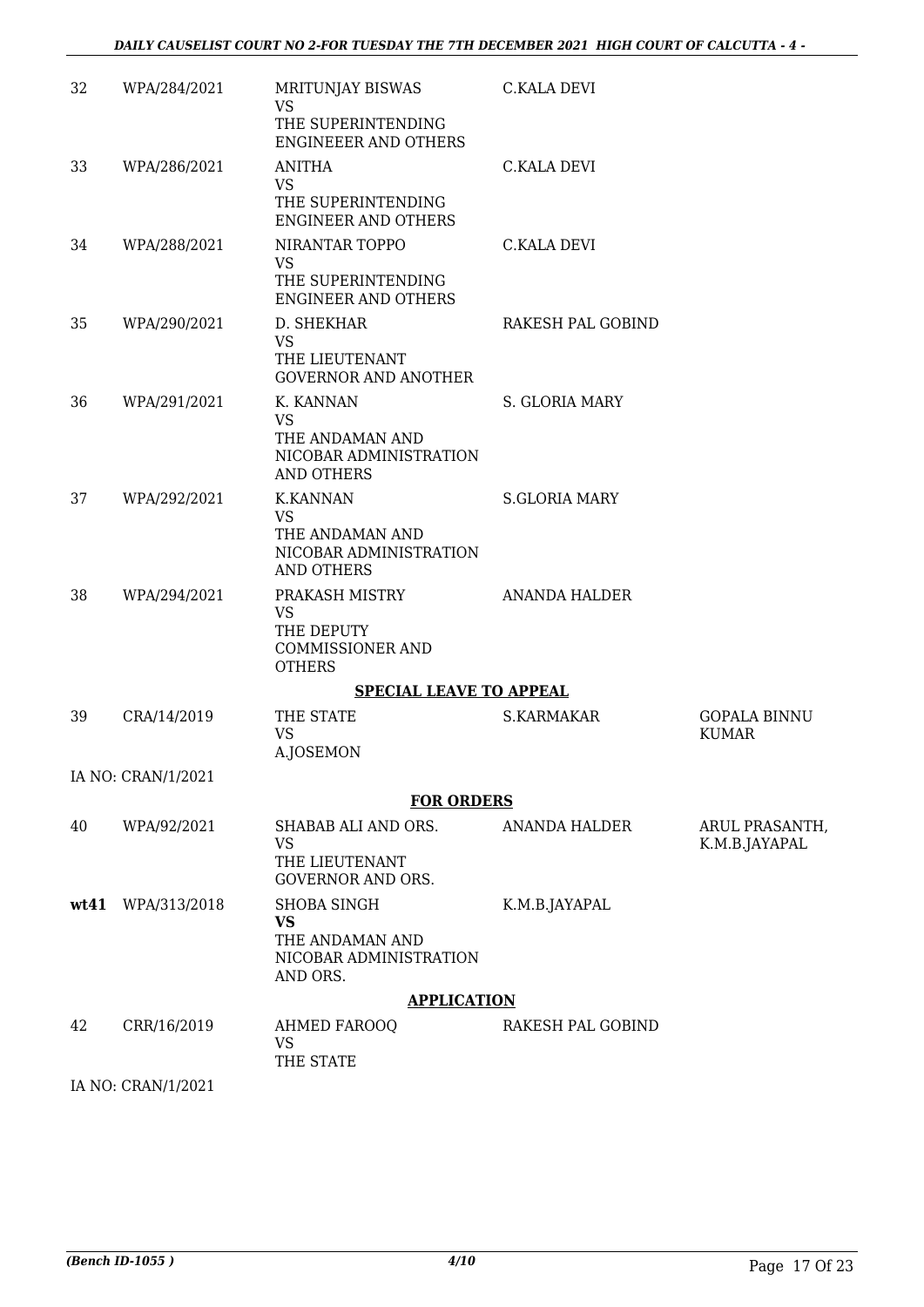| 43 | FMAT/3/2021                     | <b>AMIYO ROY</b><br><b>VS</b><br>THE DIRECTOR AND                                                                                        | <b>ANJILI NAG</b>                   |                                       |
|----|---------------------------------|------------------------------------------------------------------------------------------------------------------------------------------|-------------------------------------|---------------------------------------|
|    | IA NO: CAN/1/2021               | <b>ANOTHER</b>                                                                                                                           |                                     |                                       |
| 44 | CRA/10/2021                     | THE STATE<br><b>VS</b><br><b>MANOJ PAUL</b>                                                                                              | RAMENDU AGARWAL                     |                                       |
|    | IA NO: CRAN/2/2021, CRAN/1/2021 |                                                                                                                                          |                                     |                                       |
| 45 | CRA/13/2021                     | <b>MOHAN KUMAR</b><br><b>VS</b><br>THE STATE                                                                                             | MD. TABRAIZ                         | <b>SUMIT KARMAKAR</b>                 |
|    |                                 | <b>CONTEMPT APPLICATION</b>                                                                                                              |                                     |                                       |
| 46 | CPAN/7/2021<br>IN WP 298/2019   | G.SENGUTTUVAN AND ORS.<br><b>VS</b><br>SUNIL ANCHIPAKA, THE<br>DEPUTY COMMISSIONER<br>AND ANR.                                           | ANJILI NAG, SHIPRA<br><b>MANDAL</b> | ARUL PRASANTH                         |
|    |                                 | <b>FOR HEARING</b>                                                                                                                       |                                     |                                       |
| 47 | WPA/159/2014                    | A.ZAHEED                                                                                                                                 | K.M.B.JAYAPAL, G.MINI               | <b>ARUL PRASANTH</b>                  |
|    |                                 | <b>VS</b><br>THE ANDAMAN AND<br>NICOBAR ADMINISTRATION<br>AND ORS.                                                                       |                                     |                                       |
| 48 | CRA/6/2018                      | THE STATE<br>VS<br><b>SANDIP KUMAR</b>                                                                                                   | <b>SUMIT KARMAKAR</b>               | <b>GOPALA BINNU</b><br><b>KUMAR</b>   |
| 49 | WPA/171/2018                    | <b>MULTIPLE AGENCIES</b><br>PRIVATE LIMITED AND ANR.<br><b>VS</b><br><b>ANDAMAN STATE</b><br><b>COOPERATIVE BANK</b><br>LIMITED AND ORS. | RAKESH PAL GOBIND                   | MOHD. TABRAIZ                         |
| 50 | WPA/236/2018                    | <b>EXECUTIVE ENGINEER,</b><br>CONSTRUCTION DIVISION-<br>II, APWD<br><b>VS</b><br>S. PRABHAKARAN AND ORS.                                 | MOHAMMED TABRAIZ                    | <b>GOPALA BINNU</b><br><b>KUMAR</b>   |
| 51 | WPA/283/2018                    | VANVIKAS EMPLOYEES<br>ASSOCIATION AND ORS.<br><b>VS</b><br>HE MINISTRY OF HOME<br>AFFAIRS AND ORS.                                       | <b>G.BINNU KUMAR</b>                | TULSI LALL,<br><b>TASNEEM</b>         |
| 52 | FMAT/3/2019                     | SABITA DEVI AND ORS.<br><b>VS</b><br>THE MANAGER AND ANR.                                                                                | K.M.B.JAYAPAL, G.MINI               | ARUL PRASANTH,<br><b>ANITHA HEGDE</b> |
| 53 | SA/7/2019                       | SUKHODA ROY<br><b>VS</b><br>ANWESHA SARKAR AND<br>ANR.                                                                                   | AJAY KUMAR MANDAL                   | K.M.B.JAYAPAL,<br>G.MINI              |
| 54 | CRA/12/2019                     | PRADEEP HALDER<br><b>VS</b><br>THE STATE                                                                                                 | D. ILANGO AND R.<br>PRADEEP         |                                       |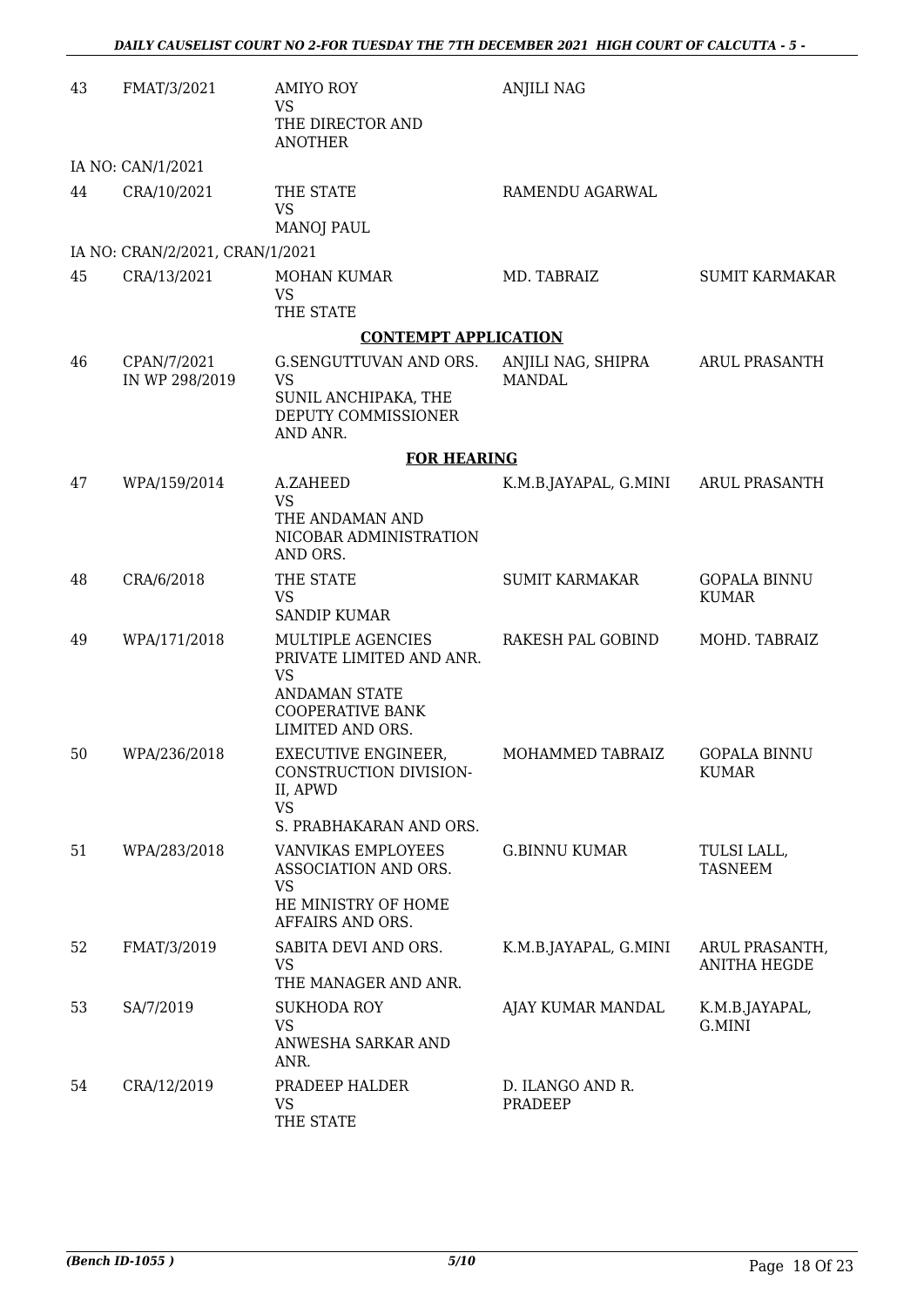#### *DAILY CAUSELIST COURT NO 2-FOR TUESDAY THE 7TH DECEMBER 2021 HIGH COURT OF CALCUTTA - 6 -*

| 55   | CRR/18/2019  | <b>RUPESH KISHEN</b><br>VS<br>THE STATE                                                                              | RAKESH PAL GOBIND                            | <b>SUMIT KARMAKAR</b>               |
|------|--------------|----------------------------------------------------------------------------------------------------------------------|----------------------------------------------|-------------------------------------|
| 56   | CRR/31/2019  | SHRI. MOHD ASIF<br><b>VS</b><br>SMTI. MUBASHIRA                                                                      | MRS. KAVITA TEWARI<br><b>RAO</b>             | MS. BABITA DAS                      |
| 57   | WPA/150/2019 | UTTAM SHIL @ UTTAM<br>SEAL AND ORS.<br><b>VS</b><br>THE LIEUTENANT<br><b>GOVERNOR AND ORS.</b>                       | <b>ANJILI NAG</b>                            |                                     |
| wt58 | WPA/3/2019   | SHYNI JOSE<br><b>VS</b><br>THE LIEUTENANT<br><b>GOVERNOR AND ORS.</b>                                                | <b>ANJILI NAG</b>                            |                                     |
| wt59 | WPA/9/2019   | T. SHANMUGAM<br><b>VS</b><br>THE LIEUTENANT<br><b>GOVERNOR AND ORS.</b>                                              | <b>ANJILI NAG</b>                            |                                     |
| 60   | WPA/200/2019 | M/S. NEW BHARAT<br><b>ENGINEERING WORKS</b><br><b>VS</b><br>ANDAMAN AND NICOBAR<br><b>ADMINISTRATION AND</b><br>ORS. | DEEP CHAIM, KABIR, S.<br><b>AJITH PRASAD</b> | <b>AJAY KUMAR</b><br><b>MANDAL</b>  |
| 61   | WPA/209/2019 | R. KAUSHALYA AND ORS.<br><b>VS</b><br>THE UNION OF INDIA AND<br>ORS.                                                 | ANJILI NAG, SHIPRA<br><b>MANDAL</b>          | MOHD. TABRAIZ                       |
| 62   | WPA/226/2019 | <b>ANDAMAN TIMBER</b><br><b>INDUSTRIES LIMITED</b><br>VS<br>THE CHIEF SECRETARY<br>AND ORS.                          | K.M.B.JAYAPAL, G.MINI                        | <b>VIKAS TEWARY</b>                 |
| 63   | WPA/238/2019 | SMTI. PRIYA MINJ<br>VS<br>THE ANDAMAN AND<br>NICOBAR ADMINISTRATION<br>AND ANR.                                      | K. M. B. JAYAPAL                             | <b>VIKAS TEWARY</b>                 |
| 64   | WPA/243/2019 | KARTICK AND ORS.<br><b>VS</b><br>THE LIEUTENANT<br><b>GOVERNOR AND ORS.</b>                                          | ANJILI NAG, SHIPRA<br><b>MANDAL</b>          | RAMENDU<br><b>AGARWAL</b>           |
| 65   | WPA/248/2019 | <b>A.SUNDAR</b><br><b>VS</b><br>THE HONBLE LIEUTENANT<br><b>GOVERNOR AND ORS.</b>                                    | <b>GOPALA BINNU KUMAR</b>                    | M.P.KAMARAJ                         |
| 66   | WPA/267/2019 | THE GENERAL MANAGER,<br>ANIIDCO LTD.<br><b>VS</b><br>Y. JOHN AND ORS.                                                | ANJILI NAG, R.PRADEEP                        | <b>GOPALA BINNU</b><br><b>KUMAR</b> |
| 67   | WPA/287/2019 | ISLAND TRAVELS PVT. LTD.<br><b>VS</b><br>THE ANDAMAN AND<br>NICOBAR ADMINISTRATION<br>AND ORS.                       | DEEP CHAIM KABIR,<br><b>AJITH PRASAD</b>     | <b>ANJILI NAG</b>                   |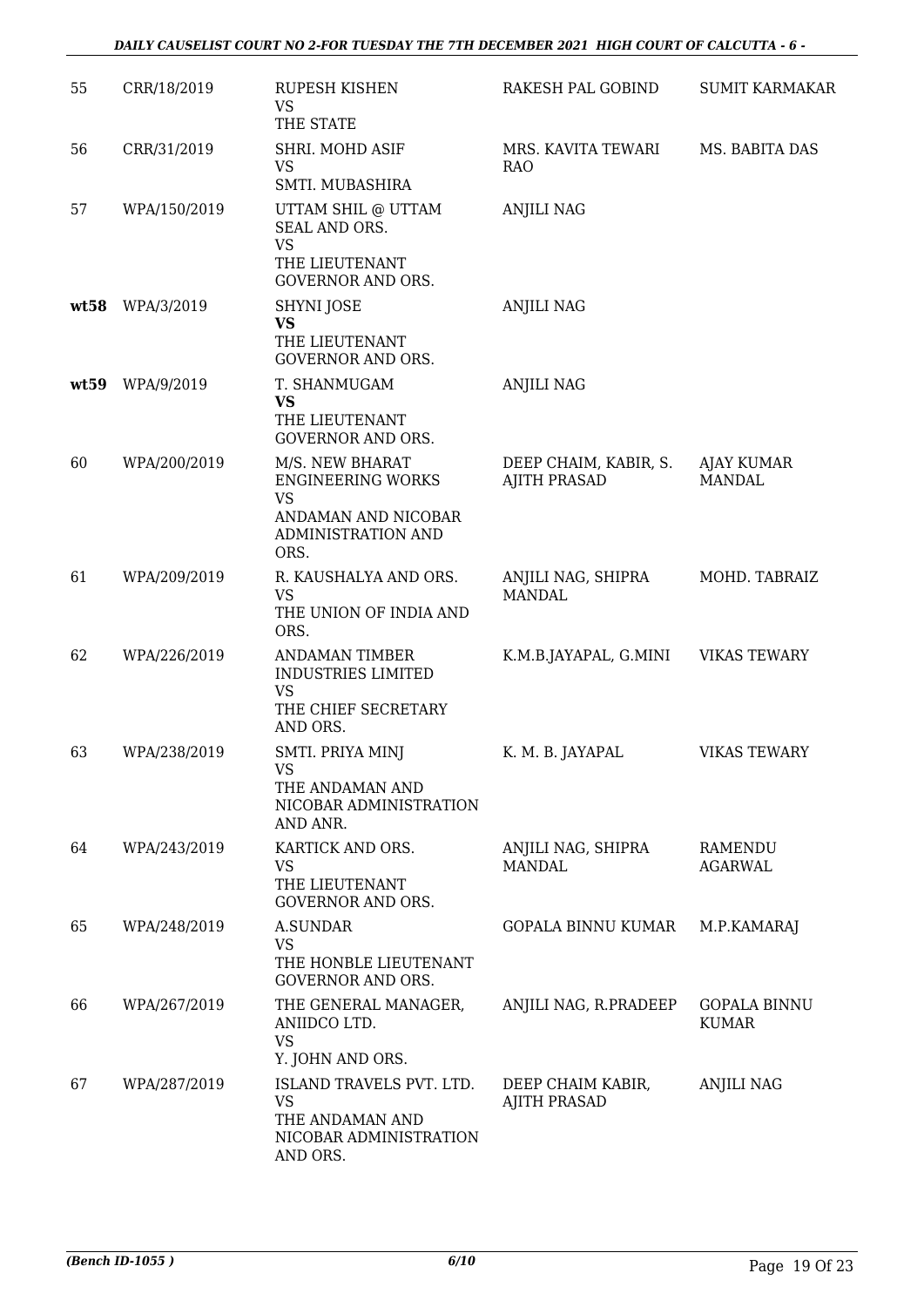| 68 | WPA/289/2019      | YOHANNAN SAJEEVAN AND<br>ANR.<br><b>VS</b><br>ANDAMAN AND NICOBR<br><b>ADMINISTRATION</b>                                                  | DEEP CHAIM KABIR,<br><b>AJIT PRASAD</b> |                                      |
|----|-------------------|--------------------------------------------------------------------------------------------------------------------------------------------|-----------------------------------------|--------------------------------------|
| 69 | WPA/329/2019      | TOURIST WORKERS UNION<br>AND ANR.<br><b>VS</b><br>THE ANDAMAN AND<br>NICOBAR ADMINISTRATION<br>AND ORS.                                    | GOPALA BINNU KUMAR                      | V.TIWARI, ANJILI<br><b>NAG</b>       |
| 70 | SAT/1/2020        | M. T. SAIDU AND ORS.<br><b>VS</b><br>M/S. ANDAMAN TIMBER<br>INDUSTRIES LIMITED AND<br>ANR.                                                 | K. VIJAY KUMAR                          | K. M. B JAYAPAL                      |
| 71 | FMA/1/2020        | <b>ARPITA GHOSH</b><br><b>VS</b><br>SHIV PRASAD AND ANR.                                                                                   | $\mathbf R$                             | S.C.MISHRA                           |
| 72 | SAT/7/2020        | KALAIARASAN AND ORS.<br><b>VS</b><br>ASIF ALI AND ORS.                                                                                     | <b>ANJILI NAG</b>                       | KMB JAYAPAL                          |
| 73 | WPA/34/2020       | SMTI. REBA MONDAL<br>VS<br>THE UNION OF INDIA AND<br>ORS.                                                                                  | <b>ANANDA HALDER</b>                    |                                      |
| 74 | WPA/52/2020       | P.KANNAN<br><b>VS</b><br>THE UNION OF INDIA AND<br>ORS.                                                                                    | K.M.B.JAYAPAL                           | <b>AJAY KUMAR</b><br><b>MANDAL</b>   |
| 75 | WPA/61/2020       | THE ANDAMAN AND<br><b>NICOBAR</b><br>ADMINISTRATION,<br><b>VS</b><br>PONDICHERRY UNIVERSITY                                                | MAHESHWAR LALL,<br><b>S.SAMANTA</b>     | RAJINDER SINGH,<br><b>TULSI LALL</b> |
|    | IA NO: CAN/1/2021 |                                                                                                                                            |                                         |                                      |
| 76 | WPA/90/2020       | S. SHANMUGANATHAN<br><b>VS</b><br>ANDAMAN NICOBAR<br><b>ISLANDS INTEGRATED</b><br>DEVELOPMENT<br>CORPORATION LIMITED<br>(ANIIDCO) AND ANR. | <b>GOPALA BINU KUMAR</b>                | <b>ANJILI NAG</b>                    |
| 77 | WPA/95/2020       | <b>ANITA XESS</b><br><b>VS</b><br>THE UNION OF INDIA AND<br>ORS.                                                                           | <b>GOPALA BINNU KUMAR</b>               |                                      |
| 78 | WPA/97/2020       | P.YADAVA RAO<br>VS<br>THE UNION OF INDIA AND<br>ORS.                                                                                       | GOPALA BINNU KUMAR                      | AJAY KUMAR<br><b>MANDAL</b>          |
| 79 | WPA/105/2020      | PREM KISHEN<br><b>VS</b><br>THE ANDAMAN AND<br>NICOBAR ADMINISTRATION<br>AND ORS.                                                          | K.M.B.JAYAPAL, G.MINI                   |                                      |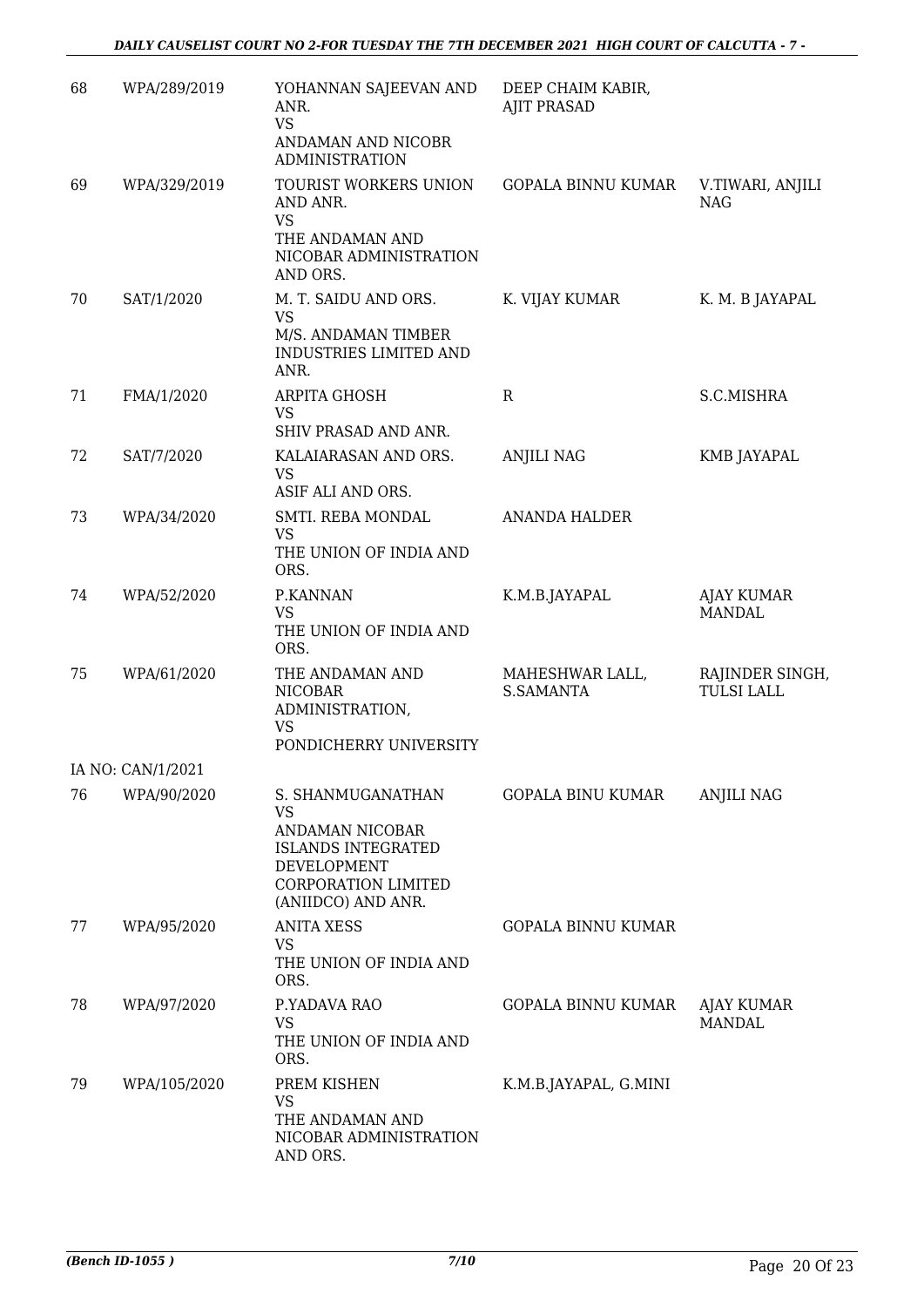|      | wt80 WPA/103/2020 | <b>HARISH KISHEN</b><br><b>VS</b><br>THE ANDAMAN AND<br>NICOBAR ADMINISTRATION<br>AND ORS.        | K.M.B.JAYAPAL, G.MINI |                              |
|------|-------------------|---------------------------------------------------------------------------------------------------|-----------------------|------------------------------|
|      | wt81 WPA/104/2020 | <b>RAM KISHEN</b><br><b>VS</b><br>THE ANDAMAN AND<br>NICOBAR ADMINISTRATION<br>AND ORS.           | K.M.B.JAYAPAL, G.MINI |                              |
| wt82 | WPA/106/2020      | PERNITA DEVI<br><b>VS</b><br>THE ANDAMAN AND<br>NICOBAR ADMINISTRATION<br>AND ORS.                | K.M.B.JAYAPAL, G.MINI |                              |
| wt83 | WPA/110/2020      | <b>KHATHIJA</b><br><b>VS</b><br>THE UNION OF INDIA AND<br>ORS.                                    | K.M.B.JAYAPAL         |                              |
|      | wt84 WPA/70/2021  | <b>HAR JEEVAN RAM</b><br><b>VS</b><br>THE LIEUTENANT<br><b>GOVERNOR AND ORS.</b>                  | K.M.B.JAYAPAL         | K.M.B.JAYAPAL                |
|      | wt85 WPA/71/2021  | PREM KISHEN<br><b>VS</b><br>THE ANDAMAN AND<br>NICOBAR ADMINISTRATION<br>AND ORS.                 | K.M.B.JAYAPAL         |                              |
|      | wt86 WPA/72/2021  | HARISH KISHEN<br><b>VS</b><br>THE ANDAMAN AND<br>NICOBAR ADMINISTRATION<br>AND ORS.               | K.M.B. JAYAPAL        |                              |
| 87   | WPA/107/2020      | THE EXECUTIVE ENGINEER<br><b>VS</b><br>S.MANOHARI AND ORS.                                        | <b>V.TIWARI</b>       | <b>G.BINNU KUMAR</b>         |
| wt88 | WPA/117/2020      | S.MANOHARI AND ORS.<br><b>VS</b><br>THE EXECUTIVE<br>ENGINEER, PORT BLAIR<br>NORTH DIVISION, APWD | GOPALA BINNU KUMAR    | V.TIWARI                     |
| 89   | WPA/109/2020      | <b>SASI KALA</b><br>VS<br>THE UNION OF INDIA AND<br>ORS.                                          | K.M.B.JAYAPAL, G.MINI |                              |
| 90   | WPA/119/2020      | <b>LALTA PRASAD</b><br>VS<br>THE LIEUTENANT<br><b>GOVERNOR AND ORS.</b>                           | <b>ANANDA HALDER</b>  | A.K.MANDAL,<br>K.M.B.JAYAPAL |
| 91   | WPA/122/2020      | S. K. MONIRUL ALI<br>VS<br>THE LT. GOVERNOR AND<br>ORS.                                           | MOHAMMED TABRAIZ      |                              |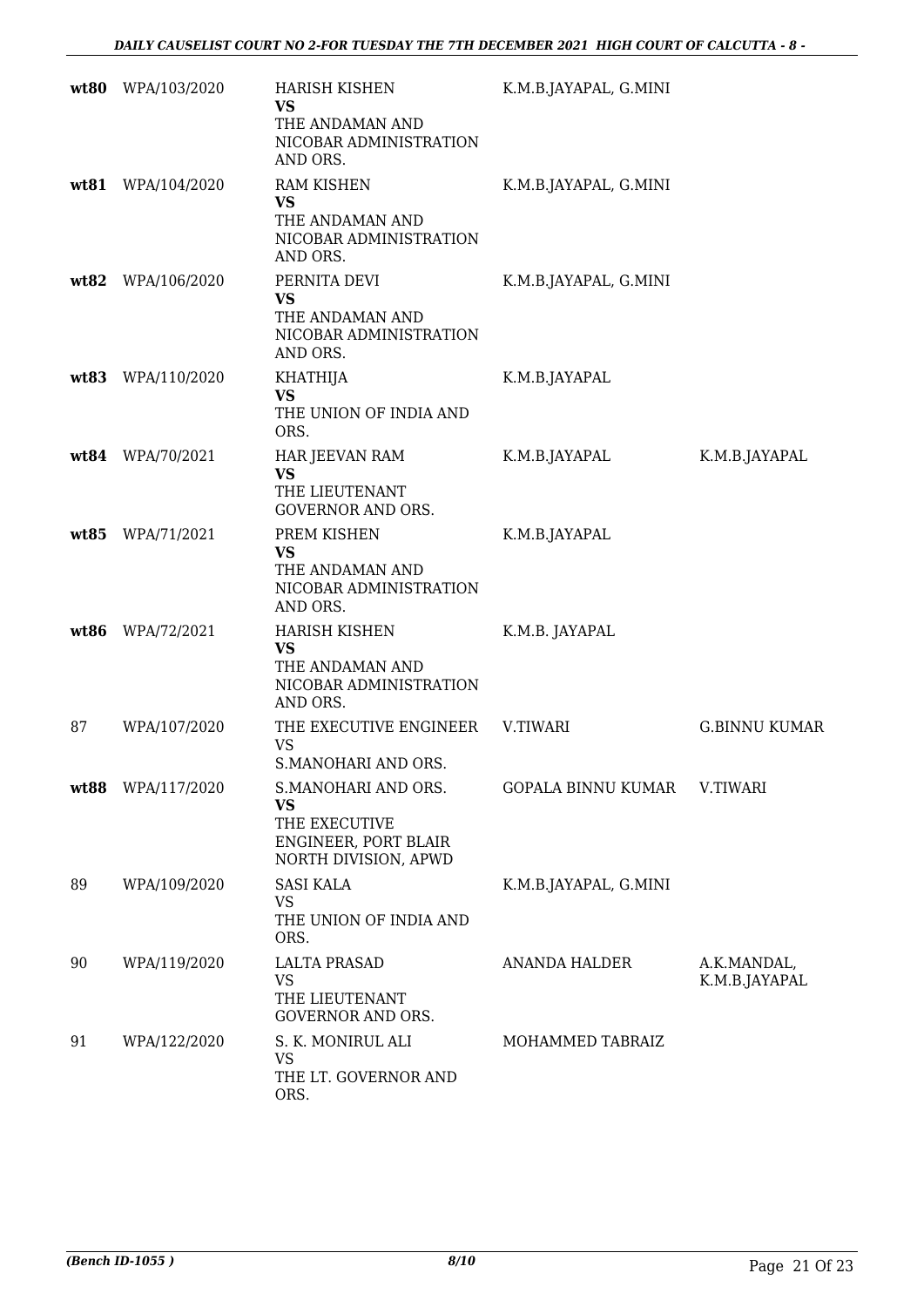| 92  | WPA/124/2020                              | M.KRISHNAN<br>VS<br>THE LIEUTENANT                                                                           | MOHD. TABRAIZ                                      | <b>ARUL PRASANTH</b>                            |
|-----|-------------------------------------------|--------------------------------------------------------------------------------------------------------------|----------------------------------------------------|-------------------------------------------------|
|     |                                           | <b>GOVERNOR AND ORS.</b>                                                                                     |                                                    |                                                 |
| 93  | WPA/137/2020                              | MOHD. NASRULLAH<br><b>VS</b><br>THE COMMISSIONER,<br><b>GOOD AND SERVICE TAX</b>                             | ANANDA HALDER                                      | A.K.MANDAL                                      |
|     |                                           | AND ORS.                                                                                                     |                                                    |                                                 |
| 94  | WPA/3052/2020                             | PEARLESCENT MERITECH<br>PVT. LTD. AND ANR.<br><b>VS</b><br>UNION OF INDIA AND ORS.                           | <b>ANJILI NAG</b>                                  | V.TIWARI                                        |
| 95  | CRA/1/2021                                | <b>SAMEER MONDAL</b>                                                                                         | <b>GOPALA BINNU KUMAR</b>                          |                                                 |
|     |                                           | VS<br>THE STATE                                                                                              |                                                    |                                                 |
| 96  | CRA/3/2021                                | KALYAN BHAGWAR<br>VS<br>THE STATE                                                                            | K.SABIR                                            | A.S.ZINU                                        |
| 97  | WPA/46/2021                               | M. MEGHAVARNAM AND<br>ORS.<br><b>VS</b><br>THE DIRECTOR GENERAL<br>OF SHIPPING AND ORS.                      | ANJILI NAG, SHIPRA<br><b>MANDAL</b>                | TULSI LALL,<br>A.K.MANDAL                       |
| 98  | WPA/83/2021                               | <b>ABDUL SIDDIQUE</b><br><b>VS</b><br>THE LIEUTENANT<br><b>GOVERNOR AND ANR.</b>                             | MOHD. TABRAIZ                                      | AJAY KUMAR<br><b>MANDAL</b>                     |
| 99  | WPA/135/2021                              | <b>GANGA DIN</b><br>VS<br>THE ANDAMAN AND<br>NICOBAR ADMINISTRATION<br>AND ORS.                              | K.M.B.JAYAPAL, G.MINI                              | AJAY KUMAR<br><b>MANDAL</b>                     |
| 100 | WPA/173/2021                              | S.VIJAY KUMAR<br><b>VS</b><br>THE LIEUTENANT<br><b>GOVERNOR (DISCIPLINARY</b><br><b>AUTHORITY)</b>           | <b>GOPALA BINNU KUMAR</b>                          |                                                 |
|     | IA NO: CAN/1/2021                         |                                                                                                              |                                                    |                                                 |
| 101 | WPA/185/2021                              | THE INDIA RED CROSS<br><b>SOCIETY</b><br>VS<br>THE ANDAMAN AND<br>NICOBAR ADMINISTRATION                     | MOHD. TABRAIZ                                      | AJAY KUMAR<br><b>MANDAL</b>                     |
|     | IA NO: CAN/2/2021, CAN/1/2021             |                                                                                                              |                                                    |                                                 |
| 102 | WPA/187/2021<br>WITH WP 6019/2020 LIMITED | SMARTSPACE<br>WITH WP 6020/2020 INFRASTRUCTURE PRIVATE<br>VS<br>UNION OF INDIA AND ORS.                      | M.MUKHERJEE,<br>S.SARKAR, SHYAMAL<br><b>SARKAR</b> | RAMENDU<br>AGARWAL, AJAY<br><b>KUMAR MANDAL</b> |
|     | wt103 WPA/43/2019                         | <b>SMARTSPACE</b><br><b>INFRASTRUCTURE PRIVATE</b><br><b>LIMITED</b><br><b>VS</b><br>UNION OF INDIA AND ORS. | SHYAMAL SARKAR,<br><b>K.VIJAY KUMAR</b>            | RAMENDU<br><b>AGARWAL</b>                       |